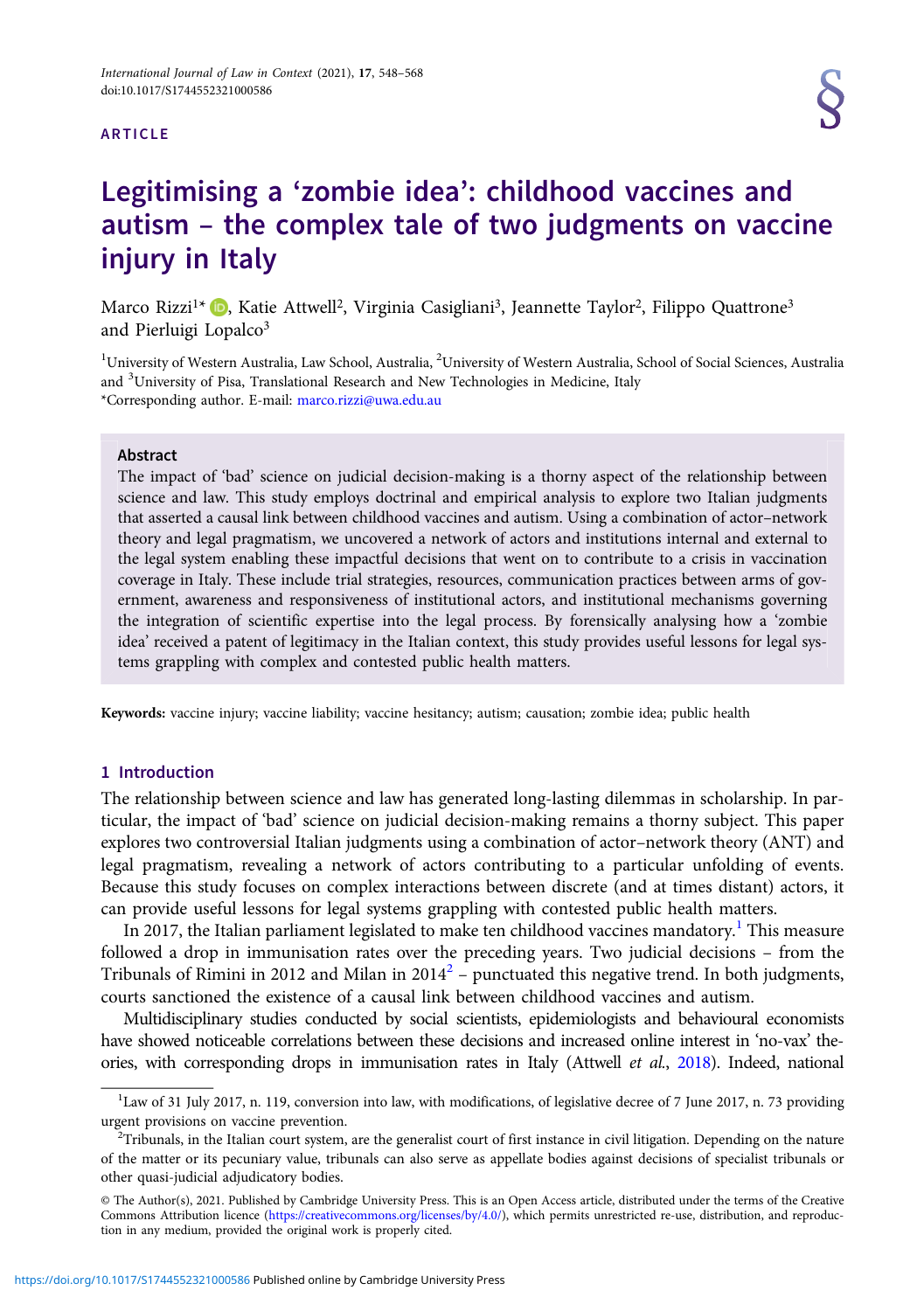immunisation rates decreased steadily between 2013 through to 2015 (Attwell et al., [2018](#page-17-0); Giambi et al., [2018](#page-18-0); Aquino et al., [2017](#page-17-0)). The viral spread of misinformation following the Rimini decision arguably 'resulted in a decrease in child immunization rates for all types of vaccines' (Carrieri et al., [2019](#page-17-0), p. 1377). We do not claim an exhaustive causal relationship between the decisions and decreasing immunisation rates. On the contrary, we see these cases as part of a varied network including insufficient awareness of individual and collective benefits of vaccines, the diffusion of 'fake news' on correlations between vaccines and autism, a corresponding traction of 'no-vax' theories and movements (Ministry of Health, [2017\)](#page-20-0) and a parallel governmental inability to react (Attwell et al., [2021](#page-17-0)). Yet, the recognised impact of both decisions prompts us to treat them as intrinsically worthy of a dedicated case-study (Baxter and Jack, [2008\)](#page-17-0).

This paper is structured as follows. We begin by delineating our approach and research design. We then offer a thorough account of the Rimini and Milan decisions, and subsequently interrogate the interactions that enabled them. We dissect the legal processes as well as the broader context of decision-making and interactive practices within and between relevant actors and institutions. We also consider broader awareness of societal sensitivities within relevant institutions. Finally, we present the impact of these decisions on the governance of vaccine acceptance in Italy, and specifically for situations involving complex scientific evidence and socially value-laden merits.

## 2 Approach, methods and materials

## 2.1 Theoretical and methodological background

The Rimini and Milan decisions triggered significant debate in Italian legal scholarship. Several studies discussed the ambiguity of 'proof' in Italian civil litigation (Nocco, [2014](#page-20-0)) and the permissive nature of the causal inquiry (Breda, [2018](#page-17-0); Parziale, [2017](#page-20-0)). The decisions are also interrogated in international scholarship (Rajneri, [2018](#page-20-0)), focusing on the challenges of inferential proof of causation in litigation involving scientific matters in civil-law jurisdictions (Rizzi, [2018](#page-20-0)).

This study offers a broader socio-legal analysis that puts the two decisions in context, providing a framework to understand their dynamics and significance by reconciling an *internal* point of view (relevant legal actors, institutions and instruments) with an external one (the socio-political context of decision-making and the agency of actors involved). This combination broadly situates this study within the idea of legal pragmatism (Cometti, [2010;](#page-18-0) Lazaro, [2016](#page-20-0)).

We approach our inquiry by adopting the basic tenet of ANT that the social is not a preset reality, but rather the product of networks emerging from interactions between objects and actors (human or non-human) (Latour, [2007\)](#page-20-0). ANT is itself a contested field, and it is beyond the scope of this paper to relitigate its different interpretations (Law, [2009](#page-20-0)). More modestly, we deploy social construction as an analytical tool to unpack the Rimini and Milan decisions and their aftermaths. Networks are the 'summing up of interactions through various kinds of devices, inscriptions, forms and formulae, into a very local, very practical, very tiny locus' (Latour, [1999,](#page-20-0) p. 17, emphasis in original). This formulation is reminiscent of Law's original observation of networks as a combination of 'documents, devices and people' (Law, [1986](#page-20-0), p. 254). As observed by Cowan and Carr, 'participants in such networks are active mediators … as opposed to passive intermediaries' (2008, p. 152) who mould reality and the social 'making it bifurcate in unexpected ways' (Latour, [2007,](#page-20-0) p. 202). This study traces unexpected bifurcations within the social realm as law interacts with science (Jasanoff, [1995](#page-19-0)) in a socially contested field. In observance with the broad methodological requirement of ANT, we 'follow the actors in their weaving through things' (Latour, [2007,](#page-20-0) p. 68) to emerge with a rich tapestry of interactions and dynamics leading up to, and resulting from, our case-studies. We acknowledge that, in doing so, we are principally adopting ANT as a methodological framework.

One recognised limitation of ANT is the artificial neutrality of analytical starting points that is presumed in merely 'following the actors' to uncover a network (the issue of 'flat networks') (Cloatre, [2018](#page-18-0), p. 653). This poses two potential problems, which we pre-emptively address.

First, ANT fails to recognise that pre-existing power relations influence how actors 'weave through things'. We do not dispute the inherently value-laden nature of law, which indubitably crystallises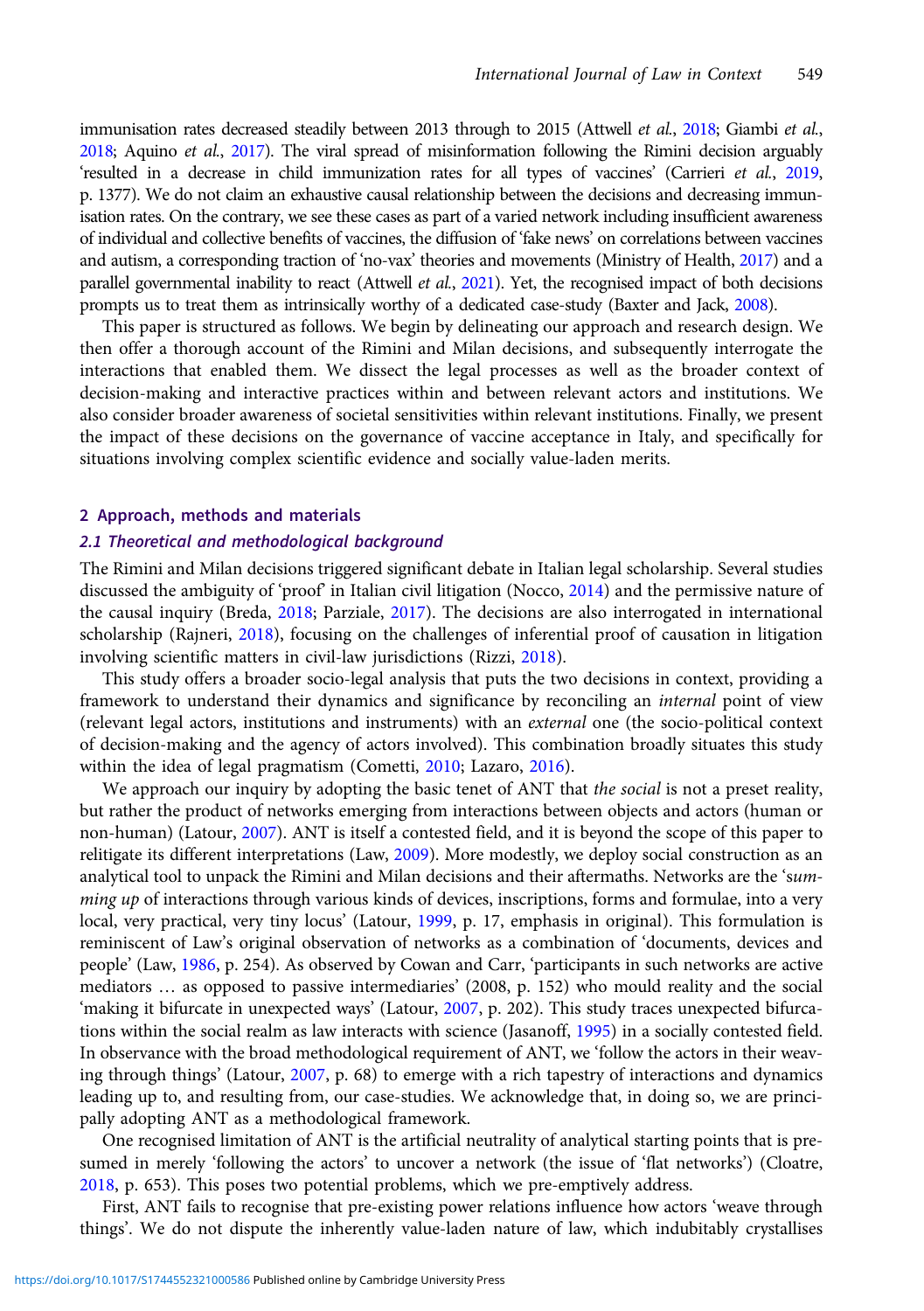power relations, and we accordingly maintain a pragmatist distinction between an *internal* point of view, focused on the intrinsically legal dimensions of the decisions, and an external vantage point, incorporating exogenous factors that influence their happening and aftermaths. We therefore use ANT as a 'toolbox' to unpack the 'silent ways in which law may work through the travels of materials that are already loaded with meaning', such as disproved scientific theses (Cloatre, [2018,](#page-18-0) p. 657).

The second problem is that ANT can fail to recognise the inevitable biases of the observer. This is the problem of positionality, developed by critical feminist and post-colonial scholars (Anderson, [2002;](#page-17-0) Haraway, [1988](#page-18-0)). We acknowledge that any vision, including our own, is inherently 'embodied', and to this study we bring positionalities as vaccination law, social science and medical experts. We recognise that vaccine hesitancy is complex and multi-faceted (Dubé et al., [2015](#page-18-0)) and that vaccine-refusing families believe that they are considering their children's best interests (Ward et al., [2017\)](#page-20-0), and we distinguish between such parents and the anti-vaccination (or 'no-vax' in Italy) theorists and movements. Crucially, we maintain a vivid analytical interest for the multiple lives that given theories can have in the scientific community as opposed to the socio-legal arena. However, we do adhere to a binary framing in recognising anti-vaccination evidence as fallacious based on established scientific consensus.

In this regard, we adopt the term 'zombie idea' to characterise the proposition that a link exists between autism and childhood vaccines. This thesis, developed in the 1990s by Andrew Wakefield with reference to the combination MMR vaccine (Wakefield et al., [1998](#page-20-0)), has been comprehensively disproved by the scientific community and was retracted by the medical journal The Lancet in 2010 (Editors of The Lancet, [2010](#page-18-0)). Yet, in 2012 and 2014, in Rimini and Milan, courts and experts relied on this study. In the 1990s, American scholars coined the term 'junk science' to capture what they saw as a major factor in lengthy and unproductive litigation, irrational decision-making and overall 'failure of traditional "gatekeeping processes" … for the admissibility of expert evidence' (Edmond and Mercer, [1998](#page-18-0), p. 4; Bernstein, [1996](#page-17-0); Huber, [1991](#page-18-0)). Science and Technology Studies (STS) have since vigorously criticised the concept of 'junk science' as concealing an agenda aimed at creating politically motivated benchmarks for 'good' and 'bad' science (Edmond and Mercer, [1997;](#page-18-0) [1998\)](#page-18-0).

We do not engage with the process of evaluating scientific evidence in this study. Again, we assume the validity of findings that no links exist between autism and childhood vaccines, and from this standpoint we interrogate evidence to that effect in court judgments. The journalistic term 'zombie idea' thus befits our purposes as it describes 'ideas that keep being killed by evidence, but nonetheless shamble relentlessly forward, essentially because they suit a political agenda' (Krugman, [2012\)](#page-19-0). The 'parallel' lives of Wakefield's ideas in science, law and society provide an opportunity to reflect on broader ideas of truth production and multiple ontologies, and particularly their consequences in the context of scientifically complex cases. This is very relevant at a time when societal frictions around scientific truths related to vaccination are an ongoing feature of public discourse (Islam et al., [2021\)](#page-19-0).

Methodologically, this study is constructivist (Merriam and Tsidell, [2015](#page-20-0)), combining doctrinal analysis of the Rimini and Milan decisions and other relevant legal texts with empirical data and nonlegal accounts of the decisions. The combination of doctrinal and empirical methods is increasingly common in legal scholarship (Cowan and Carr, [2008;](#page-18-0) Hillyard, [2007;](#page-18-0) McCrudden, [2006](#page-20-0)) and well suited to an ANT analysis that examines complex 'socio-legal objects' (human and non-human) (Cloatre, [2008\)](#page-18-0). This study draws upon three distinct datasets: (1) primary sources; (2) key informant interviews; and (3) a systematic analysis of newspaper coverage received by the two cases. We engage with scholarly literature to provide further depth and analysis.

## 2.2 Primary sources

We have systematically gathered every accessible legislative, judicial or procedural document directly relevant to the two decisions. Some were publicly available, others obtained through official access to information requests.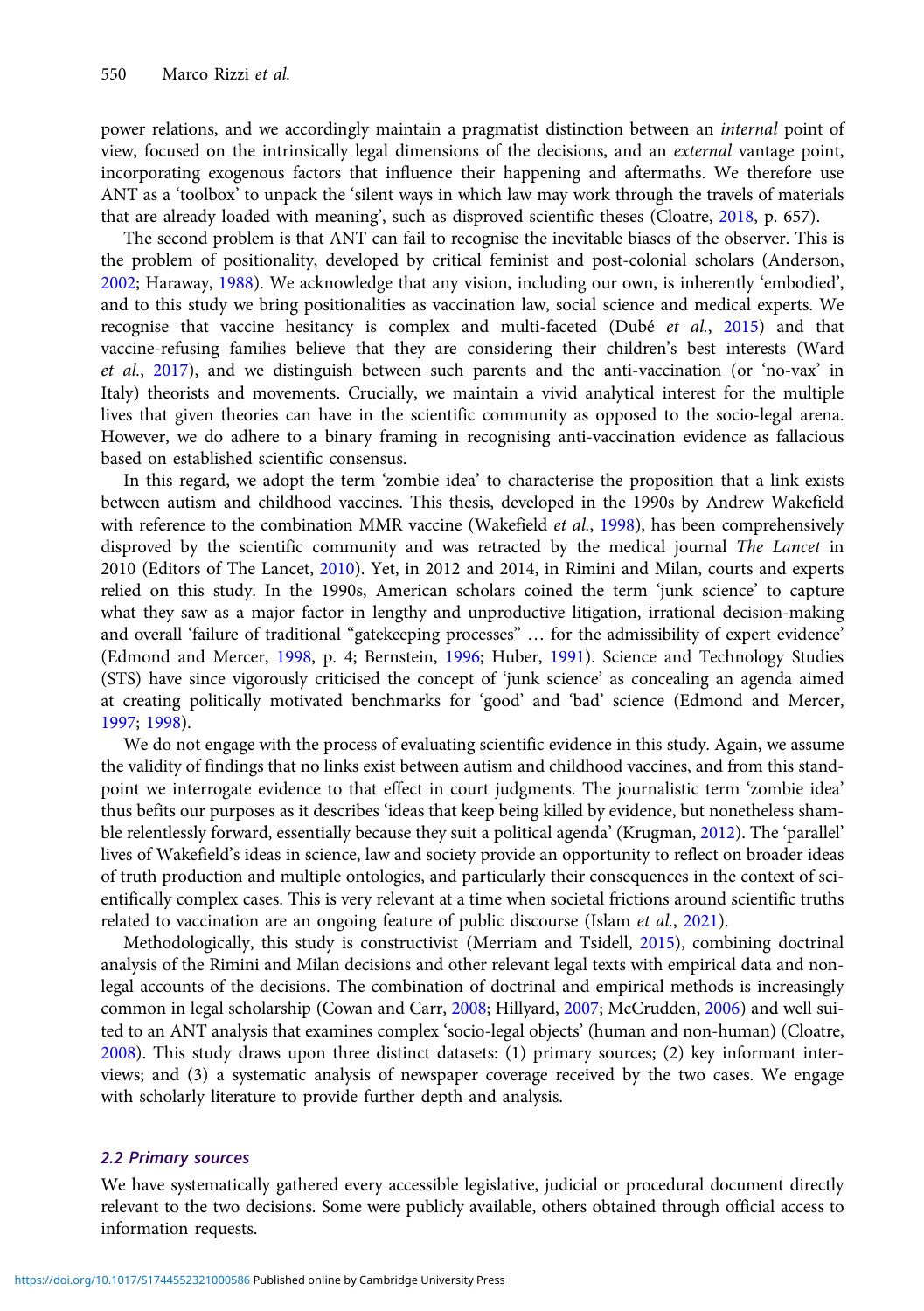The main publicly available primary sources were:

- 1 Judgment n. 1767/14 of the Court of Appeal of Bologna, Labour Controversies Section ('Bologna appeal') reversing the first-instance decision by the Tribunal of Rimini
- 2 Judgment n. 597/2018 of the Court of Appeal of Milan, Labour Section ('Milan appeal') reversing the first-instance decision by the Tribunal of Milan
- 3 Law of 25 February 1992, n. 210 on compensation for victims of irreversible damages caused by mandatory vaccination, blood transfusions and blood products ('Law n. 210/1992').

Our core analysis focuses on the first-instance judgments of Rimini 2012 and Milan 2014, for which we requested access to all relevant documents.<sup>3</sup>

The Tribunal of Rimini, on 14 May 2019, authorised access to the following documents:

- 1 Full-text version of the Judgment n. 2010/148 of the Tribunal of Rimini, Civil Section, Labour Sector ('Rimini decision')
- 2 Full-text version of the Report filed by the court-appointed Office Technical Consultant (Barboni, [2012\)](#page-17-0), summarising the scientific evidence submitted by the parties
- 3 Full-text version of the plaintiff's submission (Ventaloro, [2010\)](#page-20-0)
- 4 Full-text version of the defendant's submission (State Attorney's Office, [2010](#page-20-0))
- 5 Full-text version of the Minutes of the Hearing (Ardigò, [2010](#page-17-0)).

The Tribunal of Milan, on 29 May 2019, authorised access to the following documents:

- 1 Full-text version of the Judgment n. 2664/2014 of the Tribunal of Milan, Labour Section ('Milan decision')
- 2 Full-text version of the report filed by the court-appointed Office Technical Consultant (Tornatore, [2014](#page-20-0)), summarising the scientific evidence submitted by the parties.

There is a discrepancy in the access granted by the two courts. Tribunal presidents retain a significant degree of discretion on the level of access to trial documents that they grant to individual petitioners. As both cases involved a combination of sensitive clinical data and an injured minor, a prudent approach is unsurprising. Nevertheless, the full texts of the judgment and report contain the information necessary to conduct the case analysis of the Milan decision without compromising its rigour.

## 2.3 Interview with key informants

We augmented our documentary analysis with semi-structured face-to-face interviews with professionals inside or privy to the cases or the Italian health bureaucracy. We selected participants through purposive sampling (Flick, [2018;](#page-18-0) McGaughey, [2018](#page-20-0)) in light of their direct involvement in (or knowledge of) the Rimini and Milan decisions. Following ethics approvals, we conducted a first round of interviews in November 2018 and a second round in June 2019 (plus one interview in writing completed via e-mail three months later). The details of the recruited individuals are documented in [Table 1.](#page-4-0)

All interviews were transcribed and imported into the qualitative analysis software NVivo 12. The first and second author collaboratively dual-coded them. The coding process employed inductive and deductive approaches, with the coding tree developed iteratively to inform the structure of this paper. We discussed and refined preliminary results as a full research team twice during the process.

Parts of the analysis focus principally on the Rimini case and the broader institutional context of the decisions, and to a lesser extent on the Milan case. Numerous attempts to schedule interviews with

<sup>&</sup>lt;sup>3</sup>Proceedings held before the Hospital Medical Commissions remain inaccessible for reasons of privacy.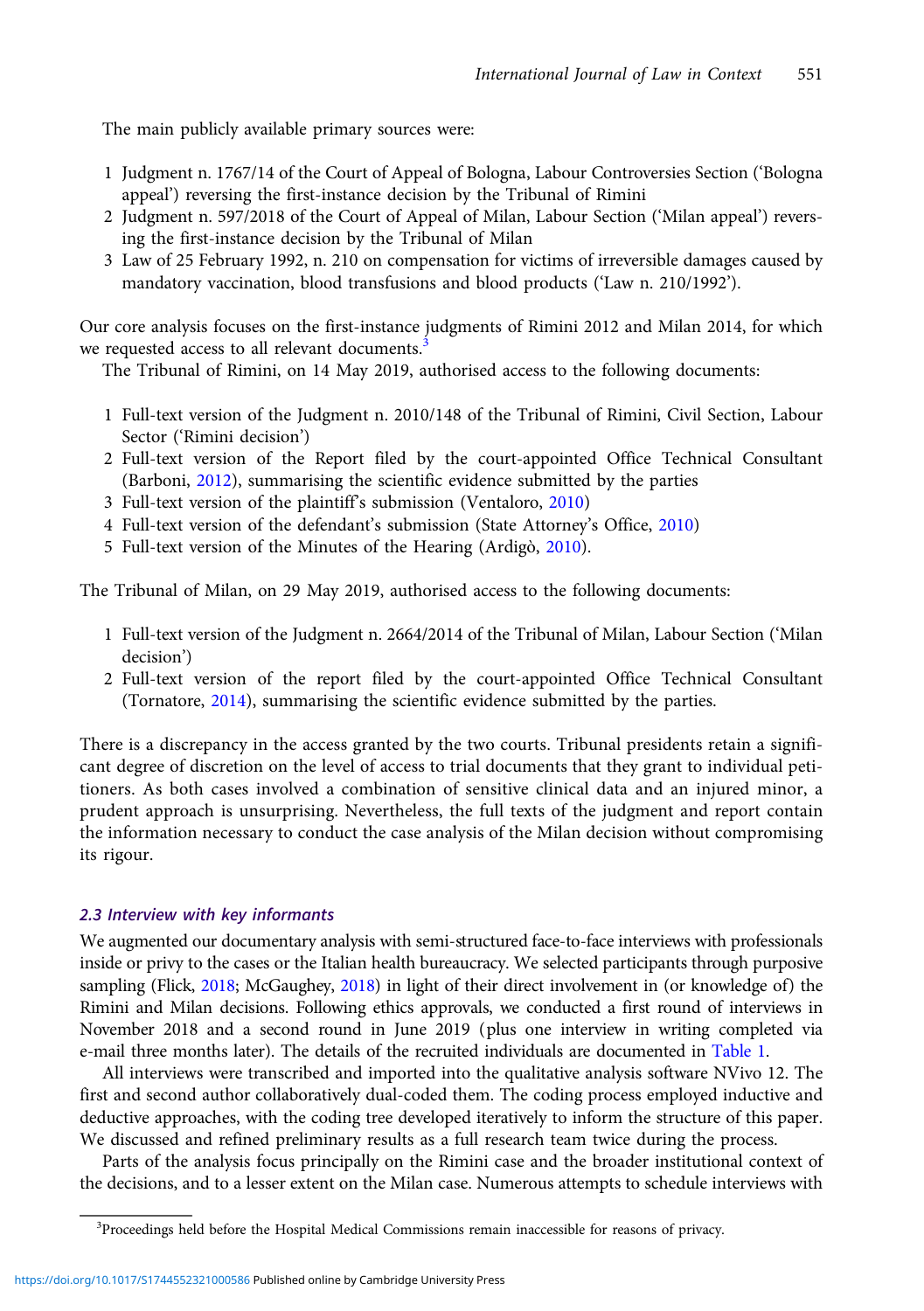<span id="page-4-0"></span>

|  |  |  | Table 1. Study participants |
|--|--|--|-----------------------------|
|--|--|--|-----------------------------|

| Participant    | Role                                            | Abbreviation |
|----------------|-------------------------------------------------|--------------|
|                | Ministry of Health - prevention expert          | MH(1)        |
| $\overline{2}$ | Ministry of Health - prevention expert          | MH(2)        |
| 3              | Technical expert                                | TE.          |
| 4              | Academic/vaccination expert                     | AVE(1)       |
| 5              | Academic/vaccination expert                     | AVE(2)       |
| 6              | State attorney                                  | SA(1)        |
|                | State attorney                                  | SA(2)        |
| 8.             | District state attorney                         | <b>DSA</b>   |
| 9              | Regional health authority - department director | <b>RHADD</b> |
| 10             | Ministry of Health - medical legal expert       | <b>MHMLE</b> |

key informants from the District State Attorney's Office of Milan were unsuccessful, and the office eventually refused to participate on the basis that this would contravene their policies. In contrast, the State Attorney's Office in Rome and the district branch in Bologna agreed to participate.

#### 2.4 Systematic newspaper analysis

We conducted a systematic media search, tracking the reporting of the two cases. Press coverage is a valid proxy for societal diffusion of the decisions within Italy and beyond, as newspaper reporting constituted the initial vehicle of dissemination prompting a spike in Internet searches for 'no-vax' theories (Aquino et al., [2017](#page-17-0)). We searched newspaper databases for articles related to first-instance and appellate decisions at a local, national and international level.

Nationally, we selected the five newspapers with the highest number of digital subscriptions.<sup>4</sup> We used the following keywords to search databases: 'sentenza/appello', 'tribunale', Rimini/Milano', 'vaccino/vaccinazione' and 'autism'. We searched the time period between the day of the publication of each judgment and the following fortnight to capture immediate reporting of the decisions.

Locally, we selected the five most popular newspapers for each region involved.<sup>5</sup> The keywords used for the search and the period analysed were the same as above.

To capture how these cases were reported by the international press, we focused on (1) the UK, where speculations about the link between vaccines and autism first emerged; (2) the US, whose main newspapers have global reach; and (3) France, a neighbouring country with some of the highest vaccine hesitancy in Europe (Larson et al.,  $2016$ ). In each country, we selected the three newspapers with most digital readers.<sup>6</sup> We used the following search words: 'court case/appeal', 'vaccines/vaccination', 'autism', 'tribunal' and 'Rimini/Milan'. For newspapers in French, we used 'action en justice/ recours', 'vaccine/vaccination', 'autism' and 'Rimini/Milan'. The search period extended from the day of the publication of the judgments to the end of 2019 to account for lags in foreign investigation and reporting.

<sup>&</sup>lt;sup>4</sup>We rely on data from the portal ADS (Accertamenti Diffusione Stampa), which certifies selling trends of Italian newspapers since 1975: <http://www.adsnotizie.it/> (data from September 2019). The relevant newspapers are: Il Sole 24 ore, Il Corriere della Sera, La Repubblica, La Stampa and Il Fatto Quotidiano, in crescent number by number of digital subscriptions.

<sup>&</sup>lt;sup>5</sup>La voce di Rimini, La Piazza – Rimini, Corriere Romagna, Il Resto del Carlino and Romagna Oggi for Rimini, and Il Giorno, Il Giornale, Milano – La Repubblica, Corriere Milano and Il Foglio for Milan. <sup>6</sup>

<sup>&</sup>lt;sup>6</sup>These were: The Guardian, The Daily Mail and The Daily Telegraph for the UK; USA Today, The Washington Post and The New York Times for the US; and Le Monde, Le Figaro and Le Parisien for France.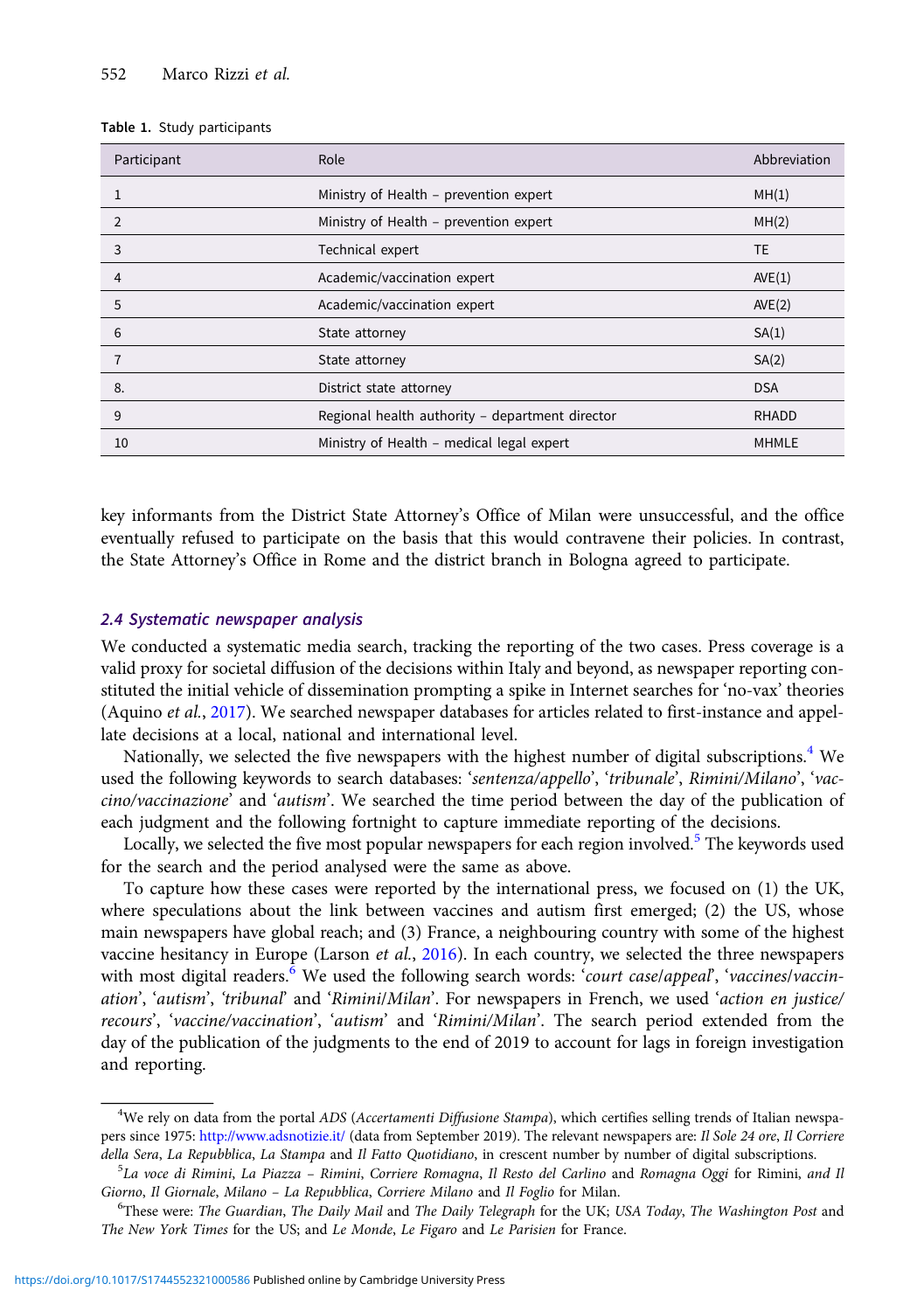## 3 Findings

## 3.1 Institutional context

Making sense of the decisions in Rimini and Milan requires understanding the process and institutions involved in vaccine-injury cases in Italy. The court decisions under study arose from a no-fault compensation scheme set up in 1992 to grant redress to individuals or families suffering permanent adverse reactions to several medical interventions including vaccination. The scheme exists under Law n. 210 of 1992, which established a quasi-judicial adjudicative mechanism. Injured parties are entitled to claim a relatively small compensation (an 'indemnity').<sup>7</sup> if they can establish a causal link between the vaccination and the injury suffered. This scheme is a form of 'social solidarity' to accompany Italy's (then) four mandatory vaccines (Signorelli, [2019\)](#page-20-0). Informants SA(1) and (2), MHMLE and RHADD, confirmed that the no-fault compensation scheme was established to provide easily accessible compensation to individuals suffering from known side effects of mandatory vaccines (particularly the polio vaccine). The scheme was extended in 1998 and 2000 in Judgments n. 27/1998 and 423/2000 of the Italian Constitutional Court to include recommended vaccinations, since most vaccinations pursue similar public health policy goals.

The procedure under Law n. 210 of 1992 requires the injured party to initiate proceedings before the competent 'Hospital Medical Commission' (HMC). HMCs are based in district military hospitals and staffed by military medical personnel, and already existed to assess 'other types of damage and therefore were involved in judgements for indemnities paid by the Public Administration'. When the scheme was adopted, 'it was considered from a political point of view that the military guaranteed a higher level of impartiality [than other settings]' (RHADD).

HMCs assess whether plaintiffs have established a causal link between vaccine and injury. Our informants observed that military medical personnel typically have no specialisation in virology or immunology and are often orthopaedists or forensic pathologists. Yet, HMCs rely on their own medical expertise and on the evidence adduced by plaintiffs. The system is not adversarial, so there is no counterpart. RHADD described an internal study prepared for his regional health authority showing that most medical reports submitted by plaintiffs in support of HMC claims sanctioned that the contested injury occurred because of vaccination. The same study found a high proportion of doctors filing these reports embracing anti-vaccine positions.

Multiple informants underlined that HMCs have tended to engage in what they described as welfarist decision-making. Even in the absence of compelling scientific evidence linking damage to vaccine, HMCs have historically shown willingness to award indemnities as a form of relief to families struggling with significant health problems. SA(2), AVE and TE linked this to the relatively small sums of money involved. RHADD added the following observation: 'HMCs are basically composed of soldiers, who often do not investigate the vaccination aspect. So, compensation was seen almost as a social benefit for a disabled person.'

When the HMC rejects a claim, the legislation establishes a right of appeal to the Medical Legal Office of the Ministry of Health (MLOMH). Our informant from that office (MHMLE) explained that if the claim fails again at this stage, the plaintiff retains the right to bring an action before a civil court. This is a no-fault claim based on the same special legislation, where a civil court is called upon to determine the existence of a causal link between vaccination and damage. Crucially, the exact test for causation in Italian civil cases remains unsettled:

'In uncertain causation cases, courts can either defend the need for proving causation with reasonable precision or resort to procedural and evidentiary technicalities (from reversing the burden of proof to adopting the theory of 'the most probable cause') that allow them to establish

<sup>7</sup> These indemnities range between €750 and €850 per month, depending on the severity of the injury (Law n. 210/1992, Art. 2).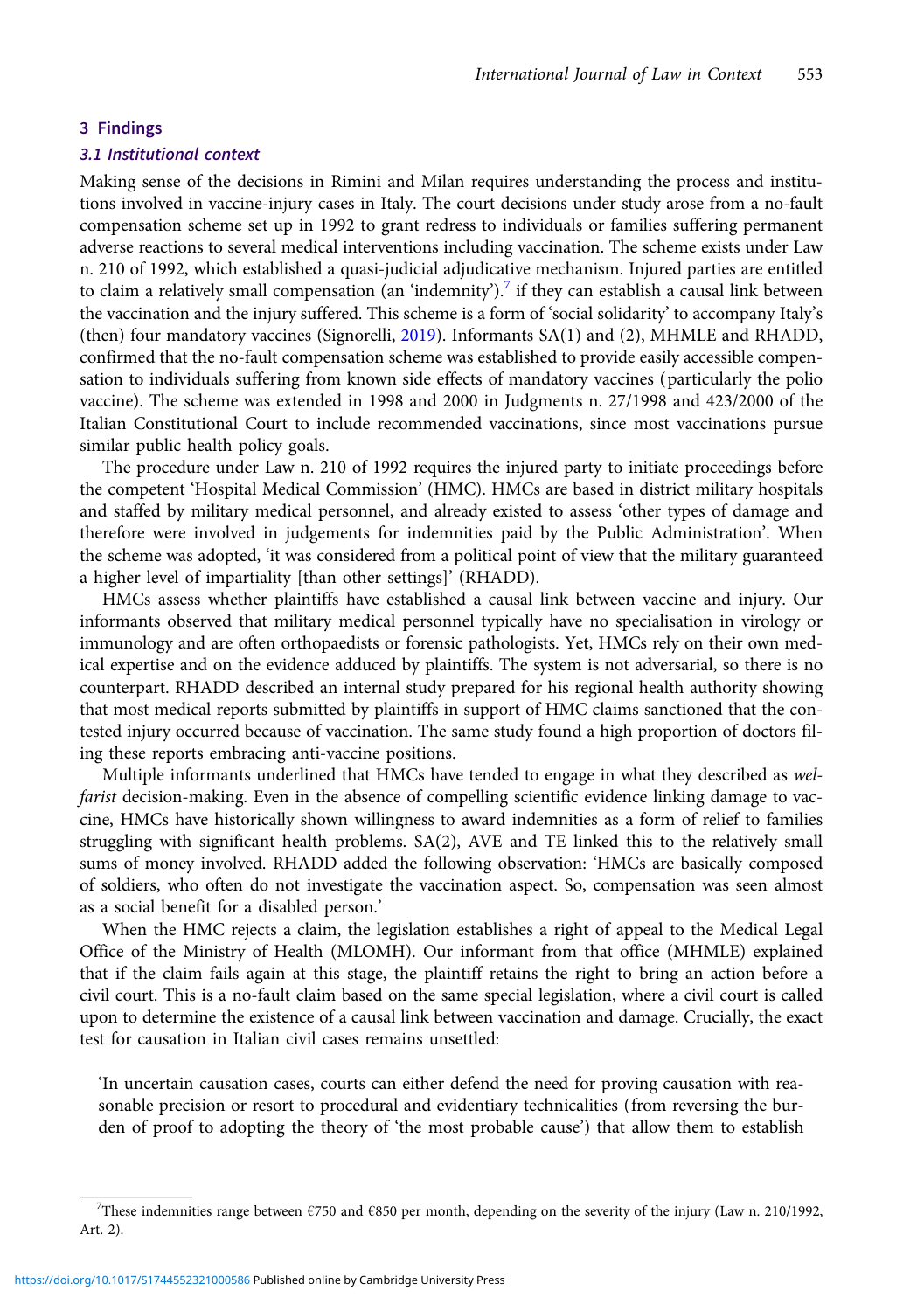causation … [This] is one of the main battlefields where the liability game is played.' (Infantino and Zervogianni, [2017,](#page-19-0) p. 95)

The civil-court proceeding is a quasi-adversarial civil action against the Italian Public Administration, represented by the State Attorney's Office. Each party can make submissions and rely on expert evidence, which can be produced through an appointed Party's Technical Consultant ( $PTC$ <sup>8</sup> or via documentary evidence. In proceedings involving complex technical matters, a civil court typically appoints an Office Technical Consultant  $(OTC)$ , who prepares a detailed report to assist the judge in making sense of the technical matters arising in the case. The criteria of appointment for OTC are loosely regulated and the relationship is characterised by the Ministry of Justice as 'fiduciary in nature' (Ministry of Justice, [2018](#page-20-0)). OTC selection is predominantly guided by the judge's own appreciation of an individual's qualifications and expertise. Once proceedings start in the civil courts, the normal rights of appeal to the competent Court of Appeal and to the Supreme Court of Cassation apply. The judgments of Rimini 2012 and Milan 2014 were first-instance decisions of civil courts following initial rejection by HMCs and failed appeals before the MLOMH.

### 3.2 What happened in the Rimini case

In 2008, the family of a child born in 2002 filed a claim for compensation to the competent HMC. They alleged that the MMR vaccination that the child had received in 2004 caused a generalised 'multisystem developmental disorder' diagnosed in 2005 (Ventaloro, [2010\)](#page-20-0). The HMC rejected the claim. In 2008, a specialist doctor linked the disorder (now diagnosed as autism) to the MMR vaccination (Ventaloro, [2010\)](#page-20-0). After an unsuccessful appeal at the MLOMH, in June 2010, the family brought the case to the Tribunal of Rimini. Interestingly, neither the HCM nor the MLOMH rejected the claim on its merits, but rather on the technical point that the MMR vaccination was not mandatory at the time,<sup>10</sup> despite the Constitutional Court rulings of 1998 and 2000 on the applicability of the scheme to recommended vaccinations. The substantive issue of causality between the MMR vaccine and autism was never investigated at this level (Ventaloro, [2010\)](#page-20-0).

The case moved to the civil court and the competent attorney of the District State Attorney's Office (DSAO), based in the regional capital Bologna, was appointed to follow the proceedings. This lawyer developed a defensive strategy based the technical argument that the Ministry of Health lacked 'passive legitimacy' (i.e. was the wrong defendant). This argument relied on the constitutional structure of the Italian health-care system, which is regionally organised, implying that the correct defendant was a local health authority. This defence was filed as a written submission (State Attorney's Office, [2010\)](#page-20-0). However, the Italian Supreme Court of Cassation had established in its Judgment n. 23588 of 2009 that in compensation cases under Law n. 210 of 1992, the Ministry of Health is the correct defendant because it is competent to decide on the merits of the administrative appeals under the scheme.

At the hearing of the trial, in November 2010, the Tribunal of Rimini dismissed the technical defence and moved to the merits of the case. The plaintiff's lawyer was present to make submissions on the merits, but the state attorney was not. The only evidence submitted to the court was therefore that of the plaintiff, linking the MMR vaccine to autism (Ardigò, [2010\)](#page-17-0). The plaintiff did not appoint a PTC, but relied on medical reports drafted by two specialists who had seen the child after 2008 and posited that autism had been more likely than not caused by the vaccine (Barboni, [2012;](#page-17-0) Ventaloro, [2010\)](#page-20-0). In March 2012, the OTC appointed by the Tribunal of Rimini filed a report confirming the plaintiff's evidence and affirming the existence of a causal link between the vaccine and the child's autism. The OTC's report made extensive reference to the works of Andrew Wakefield – reference subsequently reiterated in the judgment (Barboni, [2012](#page-17-0)). It bears noting that Wakefield's paper linking

<sup>&</sup>lt;sup>8</sup> Literal translation from the original: 'Consulente Tecnico di Parte.'<br><sup>9</sup>I iteral translation from the original: 'Consulente Tecnico d'Ufficio

<sup>&</sup>lt;sup>9</sup>Literal translation from the original: '*Consulente Tecnico d'Ufficio.'* <sup>10</sup>The only mandatory vaccinations at the time were: diphtheria, tetanus, polio and hepatitis B.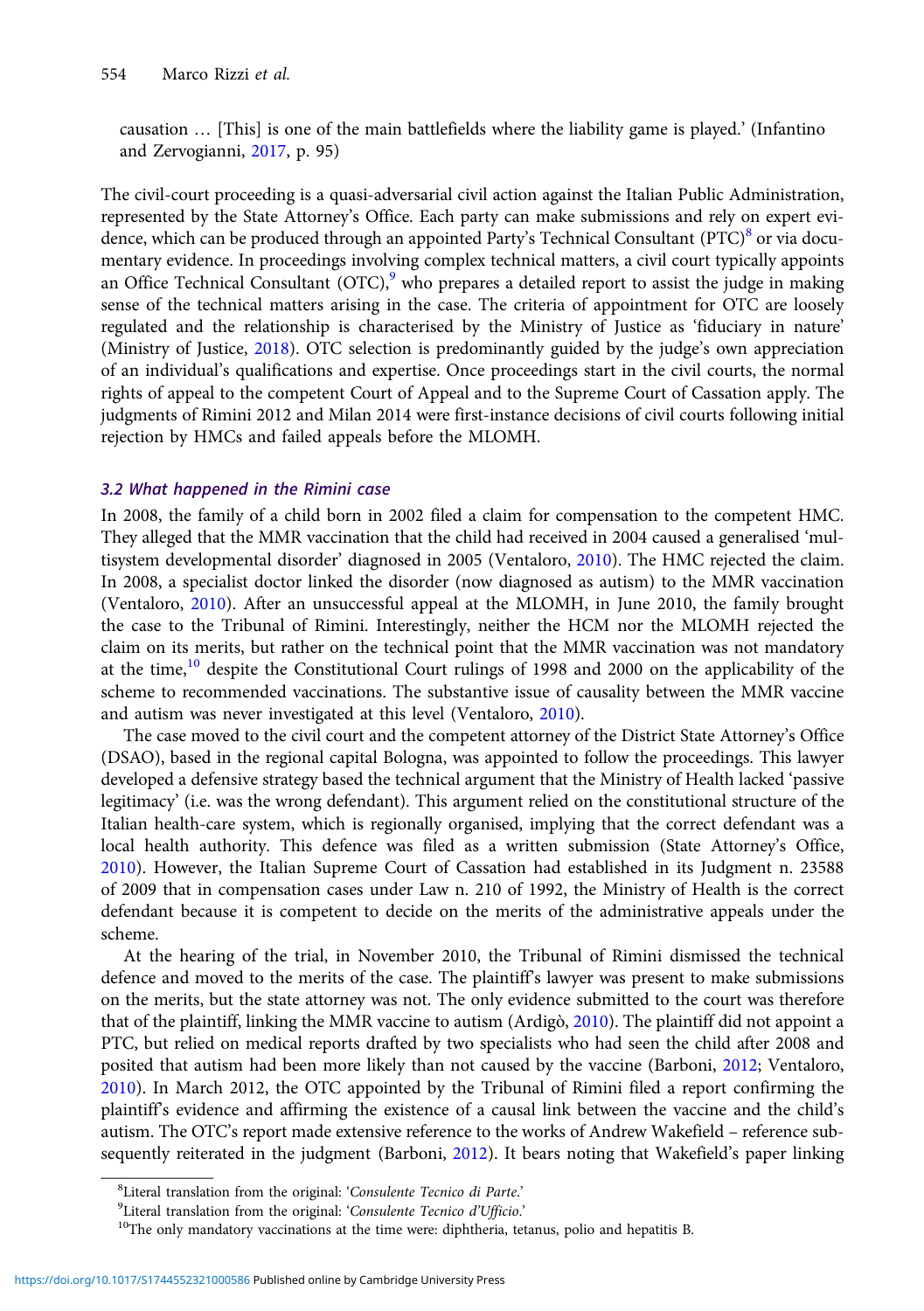MMR vaccination to autism had been retracted by The Lancet in February 2010, two years before the OTC report was filed and the judgment issued.

The Rimini decision was widely reported in the Italian media, both locally (Altarimini, [2012](#page-17-0)a; Altarimini, [2012](#page-19-0)b; Il Resto del Carlino – Rimini, 2012) and in three major national newspapers (Il Fatto Quotidiano, [2012;](#page-18-0) La Repubblica, [2012](#page-19-0); La Stampa, [2012](#page-19-0)). 'Il Fatto Quotidiano' and the local newspaper 'Altarimini' maintained a neutral tone about the decision and mentioned The Lancet's retraction. The article in 'Altarimini' quoted the Chair of the National Medical Board, who restated the absence of any correlation between autism and vaccination. 'La Stampa' reported concerns expressed by the Society of Social and Preventive Paediatrics without describing the case in detail. The only newspaper to give an explicitly favourable opinion on the judgment was 'Il Resto del Carlino', which included an interview with the family's lawyer and reported the parents' satisfaction with the outcome. Internationally, 'The Daily Mail' (UK) reported the case with quotes from the family's lawyer vindicating the Rimini decision as 'the first public admission' of the risk of developing autism as a result of the MMR vaccine (Daily Mail, [2012](#page-18-0)).

Upon notification of the judgment to the Ministry of Health, the DSAO filed an appeal to the competent Court of Appeal of Bologna. The appellant presented a wealth of substantive evidence, supported by an expert witness (our MHMLE informant), vigorously endorsed by the appellate OTC. In February 2015, the Court of Appeal of Bologna reversed the decision of the Tribunal of Rimini with prejudice.

The Rimini appeal was widely reported in the media. All national newspapers in our sample reported it (La Repubblica, [2015](#page-19-0); Il Sole 24 Ore, [2015c;](#page-19-0) Il Sole 24 Ore, [2015a](#page-19-0); Il Sole 24 Ore, [2015b](#page-19-0); La Stampa, [2015](#page-19-0); Corriere della Sera, [2015](#page-18-0); Il Fatto Quotidiano, [2015a](#page-18-0)). Locally, the same newspapers that had covered the first-instance decision reported the appeal (Altarimini, [2015;](#page-17-0) Il Resto Del Carlino – Rimini, [2015\)](#page-19-0). Two articles quoted the Minister of Health and the president of the Italian Institute of Public Health (Corriere della Sera, [2015](#page-18-0); La Stampa, [2015](#page-19-0)). Most national newspapers reported state-ments of scientific associations expressing satisfaction with the outcome (Il Fatto Quotidiano, [2015b](#page-19-0); Il Sole 24 Ore, [2015b;](#page-19-0) Il Sole 24 Ore, [2015c;](#page-19-0) La Stampa, [2015](#page-19-0)). 'La Repubblica' was an outlier in covering statements of the family's lawyer, but also quoted the doctor founder of VaccinarSi, a pro-vaccine information website (La Repubblica, [2015\)](#page-19-0). Locally, 'Altarimini' briefly described the appeal judgment, emphasising the absence of correlations between vaccines and autism (Altarimini, [2015](#page-17-0)). 'Il Resto del Carlino' reported positive and negative statements from a range of stakeholders, including the family's lawyer (Il Resto del Carlino – Rimini, [2015\)](#page-19-0).

Internationally, most newspaper coverage occurred with significant delay and was predominantly interested in the role that the initial decision had played in the growth of Italian vaccine hesitancy and the 'no-vax' movement (Daily Mail, [2019](#page-18-0); The Guardian, [2018;](#page-18-0) The New York Times, [2018](#page-20-0)).

## 3.3 What happened in the Milan case

In 2013, another family initiated proceedings before the Tribunal of Milan, seeking compensation for their child's autism. The diagnosis was received in 2010 and the alleged cause was identified in the three injections of hexavalent vaccine the child received in 2006 (Tornatore, [2014\)](#page-20-0). The family filed a claim to the competent HMC in 2011 and, upon rejection, lodged an appeal before the MLOMH. The HMC and MLOMH dismissed the claim on its merits and the case was moved to the civil court.

The Milan case presents a different dynamic to that of Rimini. The appointed District State Attorney filed a defence on the merits arguing that the onset of autism was likely due to genetic predisposition and that the temporal proximity between the vaccination and theinsurgence of autistic symptoms was irrelevant. However, no supporting evidence from a PTC was presented (Tornatore, [2014](#page-20-0)). The plaintiff filed reports from an autism specialist and appointed a PTC who confirmed the probability of a causal link. The state's attorney was not present at the hearing at which the plaintiff PTC's submissions were filed and an OTC appointed. The OTC's report accepted the PTC's conclusion that the vaccine was the most probable cause of the autism by virtue of the 'principle of exclusion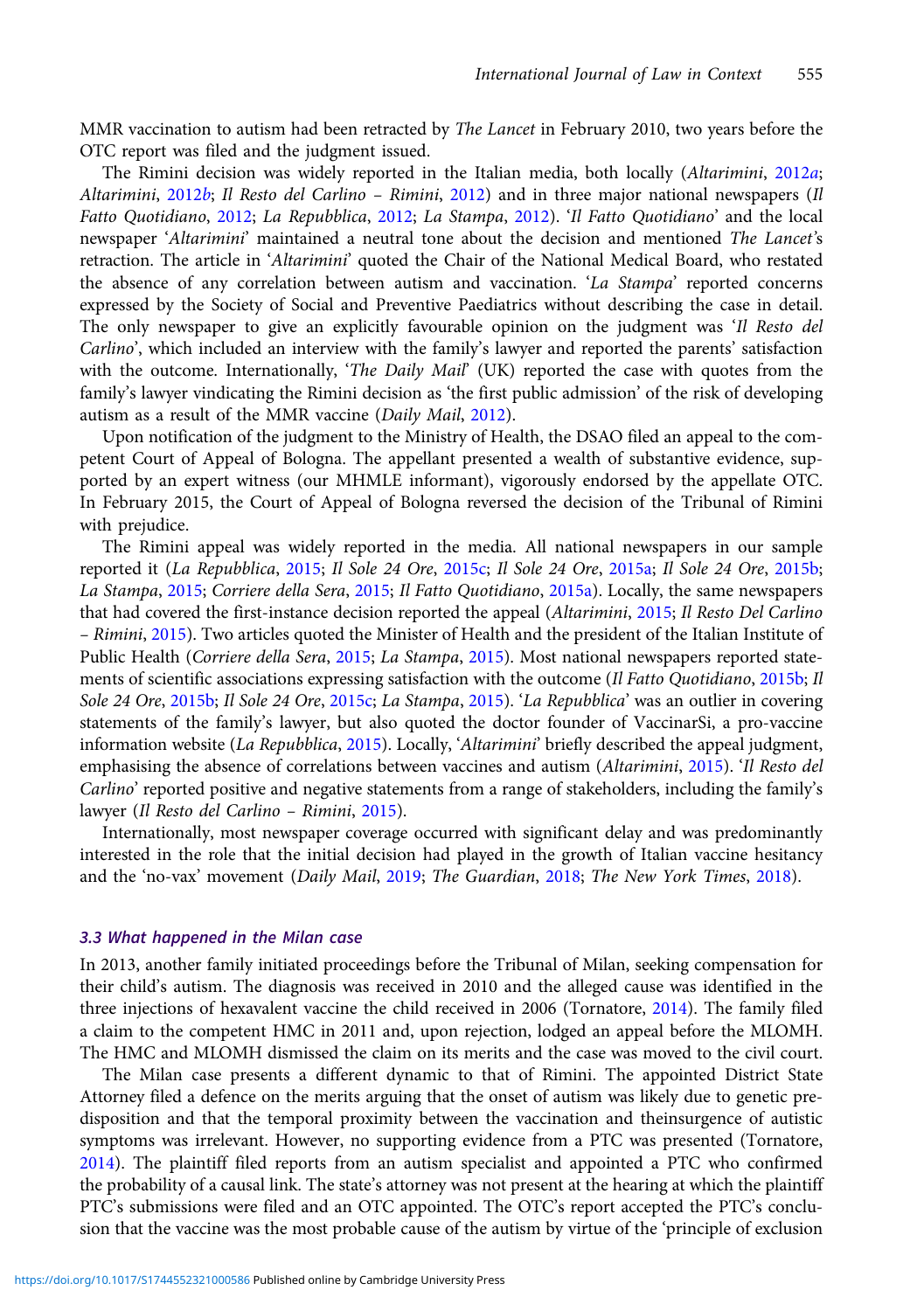of alternative causes' (Tornatore, [2014\)](#page-20-0). No scientific publications, not even retracted ones, have ever suggested the existence of a link between hexavalent vaccines and autism.

The Milan decision received extensive coverage in Italy, with nine mentions in national papers and two in local ones, likely because the Rimini case sowed doubt within the population and interest in the media. By 2014, vaccination had become a national issue as rates were beginning to fall (Aquino et al., [2017;](#page-17-0) Attwell et al., [2018](#page-17-0)). 'La Repubblica' covered the case extensively (Bocci, [2014;](#page-17-0) La Repubblica, [2014a;](#page-19-0) La Repubblica, [2014b](#page-19-0); La Repubblica, [2014c;](#page-19-0) La Repubblica, [2014d](#page-19-0); La Repubblica – Milano, [2014\)](#page-19-0). One article framed the judgment positively and cited the family's lawyer stating that the decision was final, as the ministry did not appear to have appealed. This article also mentioned an Australian report about the presence of mercury in vaccines, countered by the Italian Medicines Agency (AIFA)'s declarations about the safety of the vaccine (La Repubblica, [2014d](#page-19-0)). 'Il Fatto Quotidiano' took a relatively favourable stance on the judgment but reported the decision of the min-istry to appeal (Il Fatto Quotidiano, [2014a;](#page-18-0) Il Fatto Quotidiano, [2014b](#page-18-0)). This coverage described the Milan case as occurring within a period of international debate about vaccines and autism, and included the Rimini judgment and public health authorities' reactions, as well as an official investigation in the city of Trani on the vaccines–autism correlation (Rizzo and Rota, [2016\)](#page-20-0). Only one voice favourable to vaccines was included – the president of the Italian Pharmaceutical Manufacturers Association ('Farmaindustria') stating that vaccines are less expensive than treating diseases.

Subsequent articles in 'La Repubblica' came out more strongly against the judgment, including critical expert commentary and reactions from politicians, doctors and pharmaceutical companies, as well as reporting that the ministry had appealed the decision (La Repubblica, [2014b;](#page-19-0) La Repubblica, [2014c](#page-19-0)). The second article also reported a declaration by 'Condav', the national association of victims of vaccine injury, demanding investigations into the potential harms related to vaccinations as well as prevaccination tests to identify vulnerable subjects. Reports in 'Il Corriere della Sera' were critical of the decision, including calls from professional associations for parents to keep trusting vaccination, for the National Medical Board to discipline OTCs who do not follow scientific evidence and for greater min-istry participation in lower-court decisions (Corriere della Sera, [2014a;](#page-18-0) Corriere della Sera, [2014b](#page-18-0)).

Locally, two newspapers reported the decision. 'Il Giornale' interviewed an infectious diseases expert about the 'Fluad case', in which deaths of elderly Italians were incorrectly linked to influenza vaccination (Signorelli et al., [2015](#page-20-0)). It also referenced the Milan case, denying any correlation between vaccines and autism (Il Giornale, [2014\)](#page-19-0). 'Milano - Le Repubblica' provided sympathetic coverage of the parents' experience with their child's disorder and did not provide any opinions of vaccination experts (La Repubblica – Milano, [2014](#page-19-0)).

The Milan decision was not reported in the international newspapers analysed.

On appeal, the state's attorney focused their argument on the lack of scientific foundations for the thesis linking vaccines to autism, supported by a PTC from the MLOMH (again, our MHMLE informant). The Court of Appeal of Milan overturned the first-instance decision, with the appellate OTC vigorously endorsing the ministry's expert.

Surprisingly, the Milan appeal received no newspaper coverage. Several of our informants were not even aware of it, corroborating that there has been no dissemination.

## 3.4 Mapping the network: three layers of analysis

## 3.4.1 Following the actors in the Rimini (and Milan) decisions

An important aspect of the Rimini decision was the trial strategy adopted by the defence, which was exclusively based on the technical point of law that the Ministry of Health was the incorrect defendant. The Supreme Court of Cassation had ruled in 2009 that the ministry is the correct defendant in other areas of compensation covered by the Law n. 210 of 1992 (blood transfusions). The same court confirmed this finding in Judgment n. 29311 of 2011 for vaccine-injury cases brought before civil courts under that scheme. Arguably, a DSA dealing regularly with matters falling under this legislation should have been aware of this jurisprudential trend in 2010, when the case was filed. The Bologna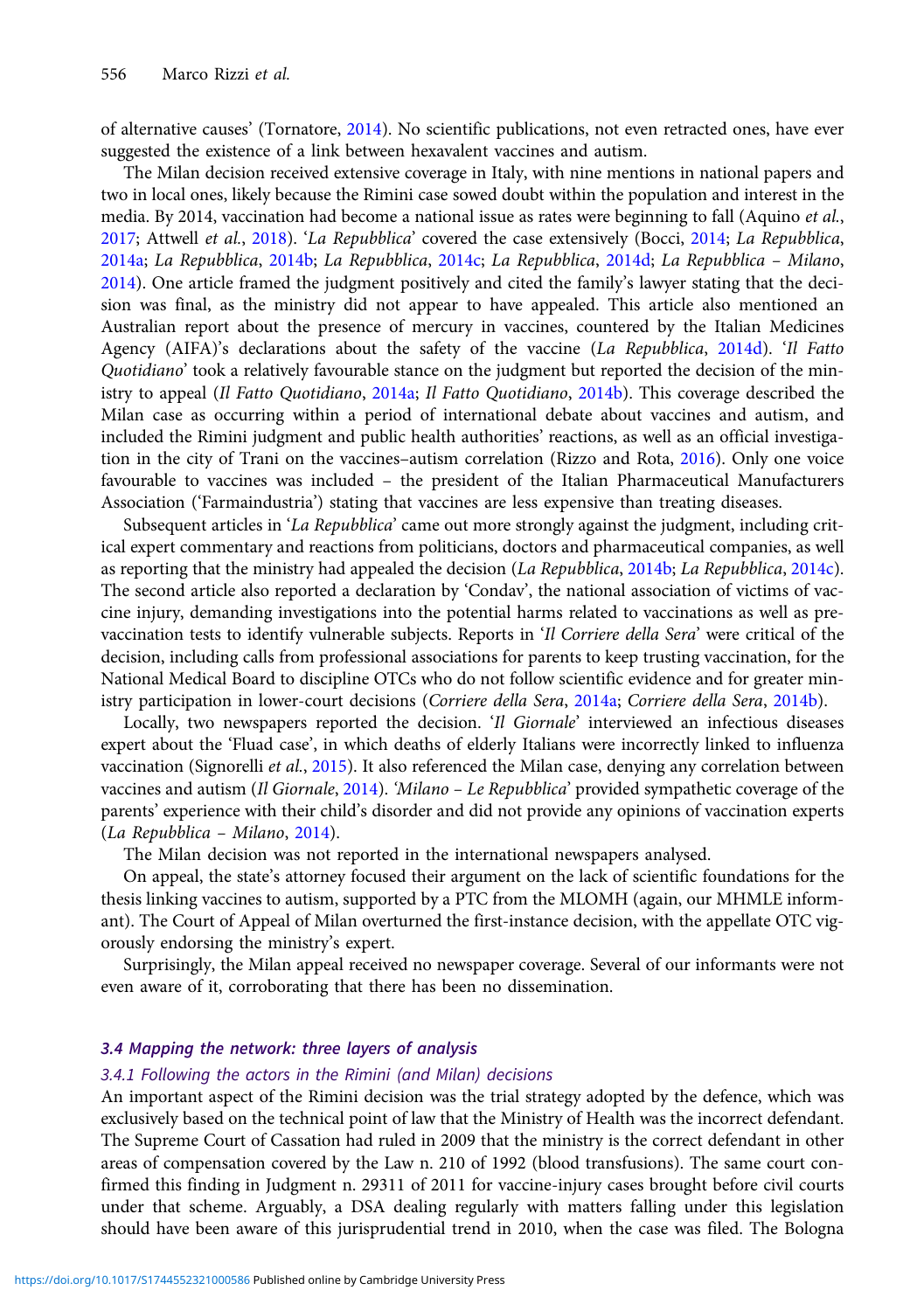DSA informant, who tried the case on appeal, suggested two reasons for the choice of this defence. First, it had been successful in other types of cases brought under the same scheme (legal disabilities). A simple error of judgment could therefore explain the choice of strategy: 'In my opinion, it was an oversight. Usually, we win these disputes based on defences in law. If [the lawyer] had realised the real content of this claim, they would probably have paid closer attention' (DSA).

Reliance on this technical defence also stemmed from a lack of resources and overwhelming workload imposed on the State Attorney's Office and its district offices. Limited resources underpin why the state attorney did not participate in the Rimini hearing. Indeed, DSAOs rarely send lawyers to hearings in provincial tribunals, normally appointing a delegate of the administration or a private lawyer. However, in this case, there was no representative of the defendant: 'this judgement went ahead without any kind of contribution on the merits from the state attorneys and from the administration' (DSA).

A further issue in both the Rimini and Milan decisions relates to the interactions between State Attorney's Offices and the Ministry of Health, which possesses the relevant technical expertise. Court transcripts and our informants' accounts show a substantial lack of communication at first instance (Tornatore, [2014;](#page-20-0) Ventaloro, [2010\)](#page-20-0). MHMLE provided a detailed account of the exchange of information between their office and the DSAOs of Bologna and Milan. In both cases, all relevant communications took place for the purpose of the appeal, with no recorded exchange at first instance.

A final crucial factor in the Rimini and Milan decisions was the role of the court-appointed OTC – the expert tasked with navigating the judge through the complexities of technical and scientific evidence. DSA underlined how in the Rimini decision, the OTC's appraisal of the plaintiff's scientific evidence was passive and uncritical:

'Where one side has not provided scientific evidence, it is not automatic that the OTC must accept the evidence provided by the other party uncritically as it happened here. The judge … also uncritically accepted this report. They were very superficial in their acceptance …. It would have been enough to search Wakefield on the internet to see that it was not a reliable source.'

MHMLE underlined the same point about both the Rimini and Milan decisions and added:

'It is extremely important to have an open and receptive OTC in front of you, ready to "listen" and not just "hear". Enlightened professionals, such as those involved in the appeals of the Rimini and Milan decisions, could only come to the same conclusions of the Ministry's PTC. This is because they applied the methodology and drank from the springs of science that could only lead them to the same conclusion: the denial of the causal link between vaccination and autism.'

A specific factor in Rimini was that the OTC appointed by the court notoriously harboured antivaccine sentiments: 'Clearly, he is a subject who is certainly not in favour of vaccinations' (RHADD).

#### 3.4.2 'Weaving through things': relations within the legal process

Following the actors in Rimini and Milan requires looking beyond the specifics of the two cases to appreciate the context in which these actors 'weave through things'.

Our qualitative data highlighted poor communication practices between the ministry and State Attorney's Offices. In both cases, communications were initiated only at the appellate level and appear systemically clunky: 'The extreme formalization and bureaucratization of communications prevented awareness of the need to appear in court in punctually, with precise arguments' (RHADD).

This comment, corroborated by a number of informants (DSA, MHMLE, AVE(1) and (2), TE), resonates with a general dissatisfaction expressed by SA(1) and (2) that it is often hard to obtain technical information on pending cases – and even harder to get it on time. This leads to a second issue identified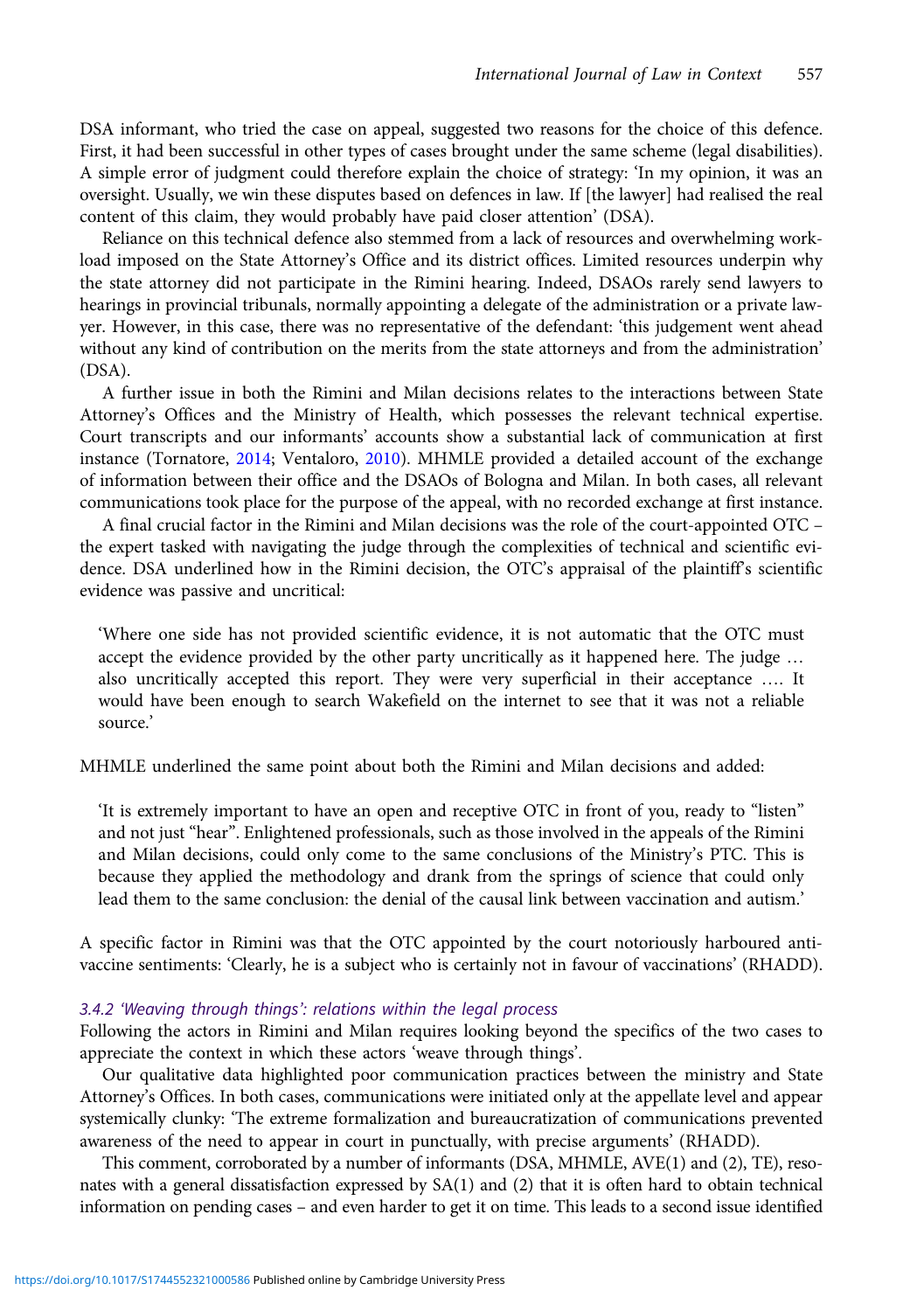as the lack of ministry resources to support legal cases: 'The Ministry was often not adequately resourced to be able to provide a timely and fully formed opinion for the State Attorney to appear in court, with well documented arguments that had been properly thought through' (RHADD).

SA(2), tasked with representing the ministry in the last instance of the Rimini case before the Supreme Court of Cassation, was running out of time to file his submissions waiting for input from the ministry, and thus took the matter into his own hands:

'I felt the duty, because I realized that it was an extremely sensitive matter, to look on the internet for news that referred to this Dr Wakefield, because the judgment cited him extensively. So, simply by searching the internet, I was able to prepare a useful defence, because the judgment was based on a study that had been debunked by medical literature. It was easy to prepare a defence, which was confirmed by the report of the Ministry.'

The general sentiment at the State Attorney's Office was that overwhelming numbers of cases lay at the root of the suboptimal (and untimely) exchange of information between the ministry and their office: 'Objectively, we have difficulty interacting in a timely and thorough manner. There are cases treated with extreme punctuality and timeliness. Others, due to the enormous mass of disputes, are perhaps missed'  $(SA(1))$ .

It is in this context that we must appreciate the decision to file a defence on a single point of law in Rimini, or a substantive defence not corroborated by PTC testimony in Milan. DSA suggested that the Rimini strategy could have been an oversight by the assigned lawyer due to the number of disputes based on the same legislative scheme but for other types of injuries that her office dealt with. In her words: 'taken from a billion files', this one did not receive adequate attention.

Insufficient resourcing and overburdening also contribute to a tendency, observed by AVE(1) and (2) and TE, to get involved only at the appellate level. The reasoning being that normally judges reach a satisfactory decision at first instance and, if not, the damage can be repaired with a proper trial strategy on appeal. The combined effect of poor co-operation practices between the ministry and the State Attorney's Office, and the lack of adequate capacity appear to have resulted in 'silos' preventing effect-ive action (Graycar and Mccann, [2012\)](#page-18-0).

A parallel factor emerging from our data is an attitude towards welfarism in judicial decisionmaking related to claims under Law n. 210 of 1992, mirroring the HMCs' attitude discussed above. Several informants pointed to this aspect (MH(1) and (2), AVE(1) and (2), and TE). SA(2) summarised the matter:

'In the last 10–15 years, courts have developed a line of case law that I call "welfarist", because they take a socially relevant problem [vaccine injury or other injury covered by the scheme] and allocate its burden onto an entity believed to be able to bear the consequences [the state].'

Such welfarist decision-making speaks to beneficent intentions on the part of judges seeking to improve the lives of suffering families. However, dispensing relatively small amounts of 'welfare' amplified the content of the claims. Decision-making based on kindness rather than robust scientific evidence had significant and unintended consequences for Italian parents' vaccine confidence (Attwell et al., [2018](#page-17-0); Aquino et al., [2017](#page-17-0)).

Finally, a common characteristic of the medical doctors appointed as OTCs in the Rimini and Milan cases is that both were forensic pathologists, with no specialist vaccination knowledge (Barboni, [2012;](#page-17-0) Tornatore, [2014](#page-20-0)). This is attributable to the peculiar regulation of OTC selection in Italian civil procedure. Title II of the 'Implementing Provisions' of the Italian Code of Civil Procedure clarifies that each tribunal must have a registry of OTCs. Registration follows an application to a special committee composed of judicial officers, members of the tribunal's administration and a representative of the relevant profession. Registered OTCs are organised reflecting broad areas of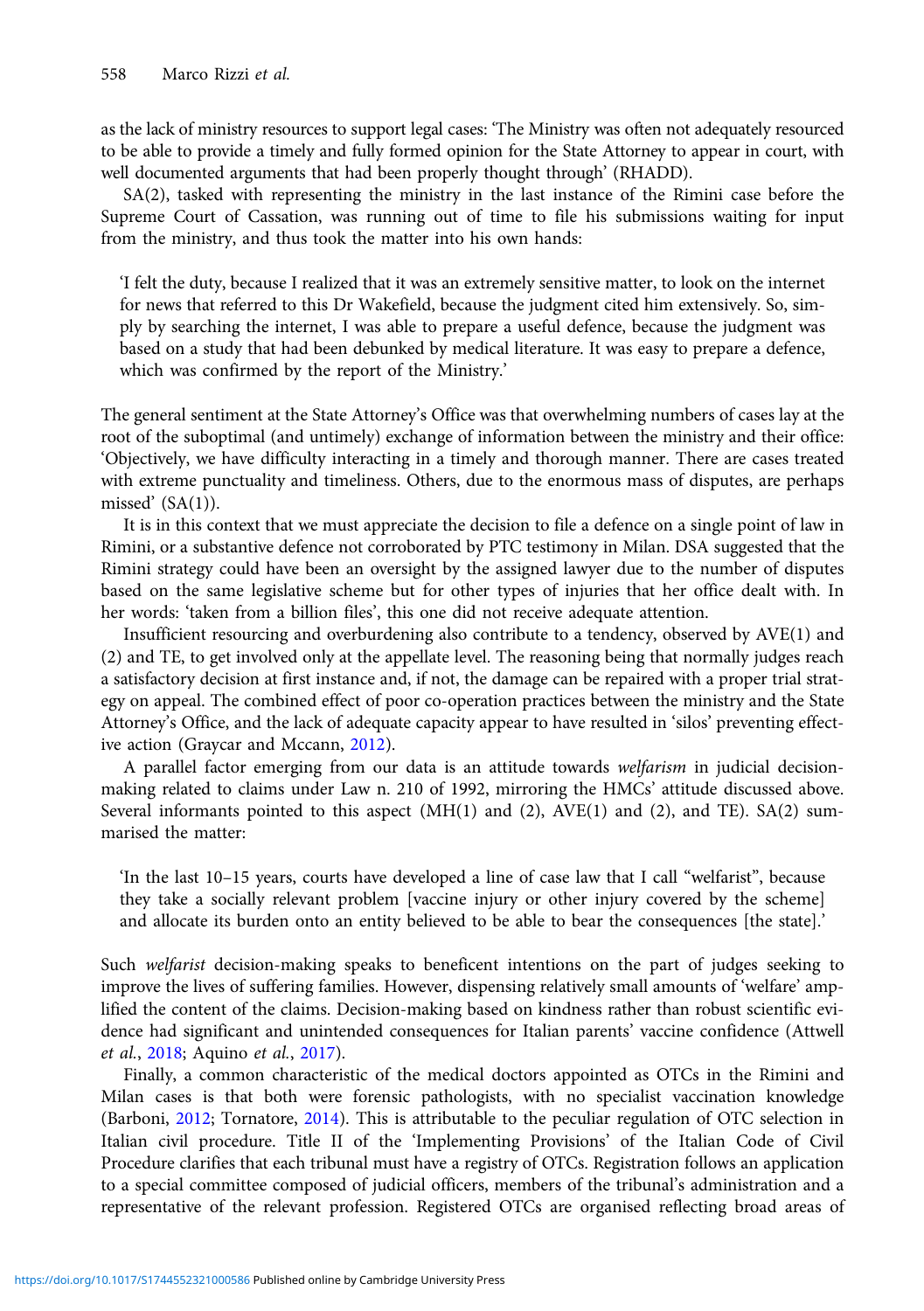expertise. For medical expertise, Article 13 simply requires the registry to include 'medical and surgical expertise' not otherwise specified. Article 22 establishes that, normally, the competent judge selects an OTC for a specific case using the tribunal's registry. However, a judge can appoint a non-registered OTC provided they justify their choice. This broad categorisation of expertise and high degree of discretion set the scene for forensic pathologists providing technical opinions on matters outside their expertise, creating fertile conditions for a 'zombie' idea to rise from the grave.

The institutional context of OTCs exposes further avenues for 'zombie ideas' to attain credibility. RHADD expressed concerns about the light-touch gatekeeping for scientific rigour and the standard of eligible OTCs. There are no real consequences for OTCs who file reports lacking scientific credibility. This is at odds with the ethical duties of OTCs as medical doctors and elevates the risk of zombie ideas reanimating as valid and decisive legal evidence. The report filed by the OTC typically concludes with some version of the statement: 'The content stated above is my personal conviction' (e.g. Tornatore, [2014\)](#page-20-0). The report is thus based on the convictions and personal experience of the OTC (with no guarantee that their expertise is directly relevant to the matter at hand) rather than a rigorous scientific method:

'If these reports – which say absolute lunacies from a scientific point of view (and we have read many) – went to the National Medical Board, their authors could be sanctioned from a disciplinary point of view, because they have disregarded the scientific nature of the data. Judges should perhaps do something more, such as remove them from the registry of OTCs, because they have essentially produced unethical reports.' (RHADD)

## 3.4.3 Broader influences on actors' relations

In addition to factors directly linked to the legal process, the general environment in which the Rimini and Milan actors operated also played an important role in the development of these cases as 'sociolegal objects'. Our data point to two complementary deficiencies leading up to the judgments.

The first was a generalised lack of awareness of the sensitivity of vaccination. The Rimini case, filed in 2010, triggered insufficient alarm at the Ministry of Health according to SA(1). The notion that a causal link may be established between vaccine and autism was regarded as unbelievable, so the case 'was not a priority' (AVE(1)). The competent administrations at the time 'did not realize how important that story was' (AVE(2)). Reflecting on the years between the Rimini and Milan decisions, RHADD described a pervasive underestimation of the anti-vaccine sentiment, still regarded as a niche social phenomenon with limited reach. He added:

'The media coverage of the importance of immunization rates for public health has [since] affected higher spheres in the country, including in the judiciary, raising awareness of the issue. A few years ago, during these judicial proceedings, awareness was not there at every level.'

Lack of awareness can shed light on certain aspects of the dynamics of the cases, such as the ministry's lack of input at first instance. However, some informants provided alternative views. DSA argued that her office was aware of the sensitivity of the issue, and she perceived the ineffective strategy at first instance as a possible oversight. MHMLE similarly posited that the ministry was in no danger of underestimating threats to vaccine confidence. Yet it did not intervene at first instance in either case.

A further factor influencing initial institutional responses was an underestimation of the potential risks of unfavourable decisions at first instance (Maor, [2014](#page-20-0)). Most of our informants converged on this point: the perception was that an unfavourable judgment would have been unlikely, and in any event would have done no lasting damage as an adequate use of resources on appeal would guarantee an overruling. Whilst correct from a strictly legal perspective, such thinking is strategically shortsighted. Even first-instance decisions can have a devastating extra-judicial impact when they propagate a 'zombie idea' (Aquino et al., [2017;](#page-17-0) Carrieri et al., [2019](#page-17-0)).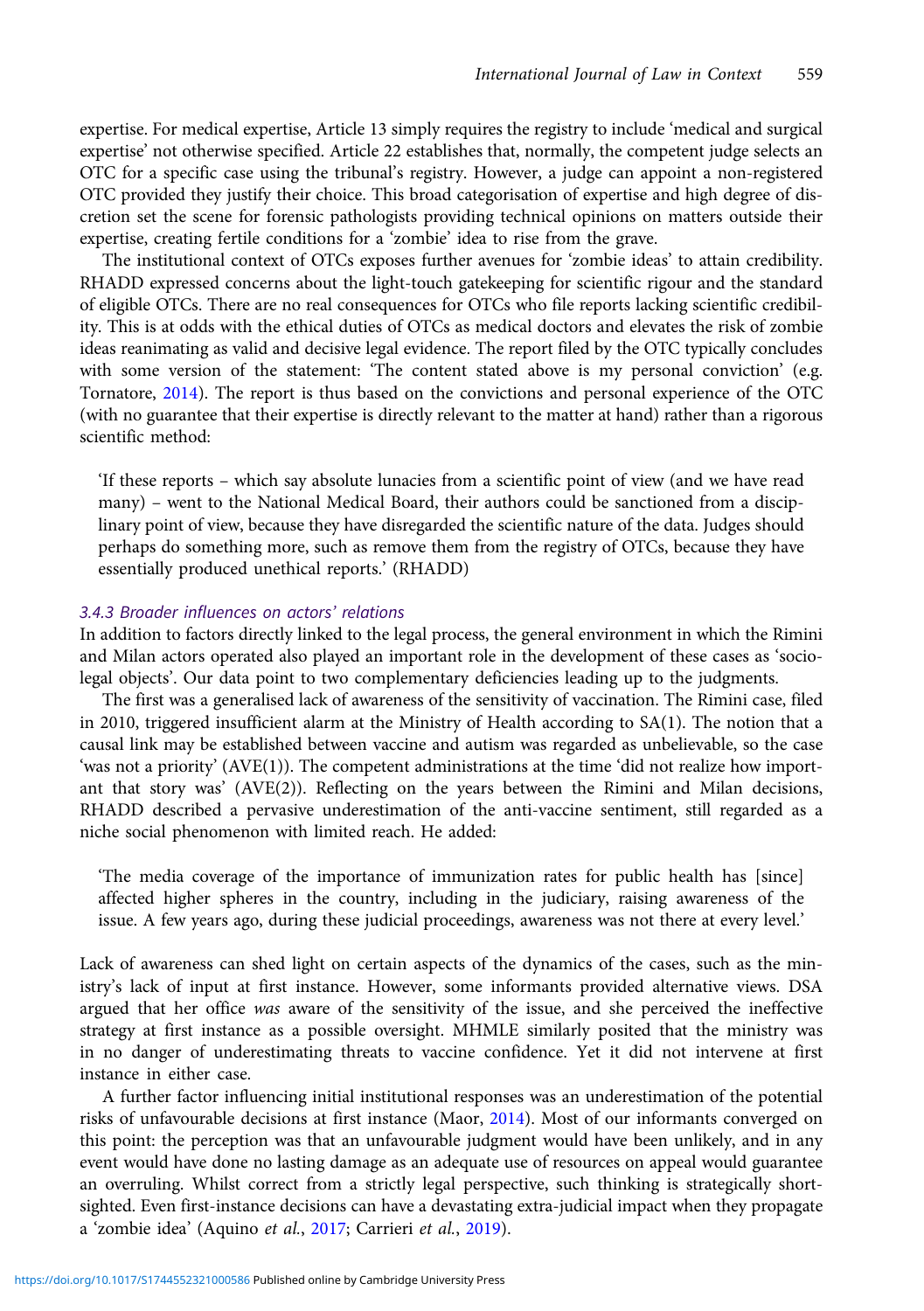## 3.5 Aftermaths and learnings

The dissemination of the Rimini and Milan decisions prompted us to keep following the actors after the judgments. We found three sets of impacts: (1) corroboration of the impact of these cases on vaccine hesitancy in Italy; (2) specific consequences for families engaging with the compensation scheme and for its administration; and (3) lessons that public health authorities and state attorneys derived from the experience.

## 3.5.1 Societal consequences – corroboration of existing knowledge

Except for MHMLE, our informants consistently maintained that the decisions in Rimini and Milan had significant societal impact, which unfolded in three separate but related ways, corroborated by our media research.

The first consequence is the wide dissemination of the decision via newspapers, subsequently picked up by social media. This caused great concern for state attorneys:

'The Rimini ruling is still on social media. It has been amplified in a crazy way. Once I thought about responding to a social media group … to alert people that the Bologna appeal had come out. I wanted to make people aware of this, so I brought their attention to the appeal decision.' (DSA)

 $SA(1)$  and (2) explained that it is impossible to confine the effects of a judgment to the legal system, and that the broader impact that any decision may have should be better addressed:

'Clearly today through the Internet, a single ruling can have a very strong effect on public opinion. Even devastating, I am sorry to say. This certainly changed the game. Today, unfortunately, it is no longer possible to deal with certain events in court without being mindful of the echo in the media that these judgments may have.'  $(SA(1))$ 

For SAs(1) and (2) and DSA, dissemination should be considered in the legal process, but State Attorney's Offices are not equipped for this. They corroborated, as did the newspaper coverage, the rise of the vaccine–autism 'zombie' and its impact on vaccine hesitancy, expressing concerns that Rimini and Milan legitimised otherwise marginal views:

'Before, "no-vax" was not worth much in the public image and in the collective culture. Certainly, with these decisions … the impetus grew incredibly. Then other beliefs developed: that there is a strange and perverse game of the pharmaceutical companies, that the Ministry makes money out of it. Then the web makes everything bigger, and people already partly convinced … begin to stop vaccinating. This is an objective fact. There has been a decline [in vaccination rates], and these judgments have contributed in some way. Because everyone knows the Rimini decision, but very few know the Bologna appeal.' (DSA)

MHMLE agreed that the finding of a causal link between vaccine and autism facilitated the 'advertising and dissemination of incomplete and untruthful data'. RHADD described a 'perfect storm': 'A series of events were concentrated in the years 2012–2014 that played for the "no-vax" opinion groups. Among these events were these two judgments, so the "no-vax" had a series of robust arguments from their point of view.'

The ultimate consequence of decreased vaccination rates was the implementation of the 2017 mandatory vaccination law. It bears restating that the argument here is not that there was a neat causal relationship between the Rimini and Milan decisions and Italy's adoption of a new mandatory vaccination regime. But it is increasingly clear that these particular 'socio-legal objects' were part of that process.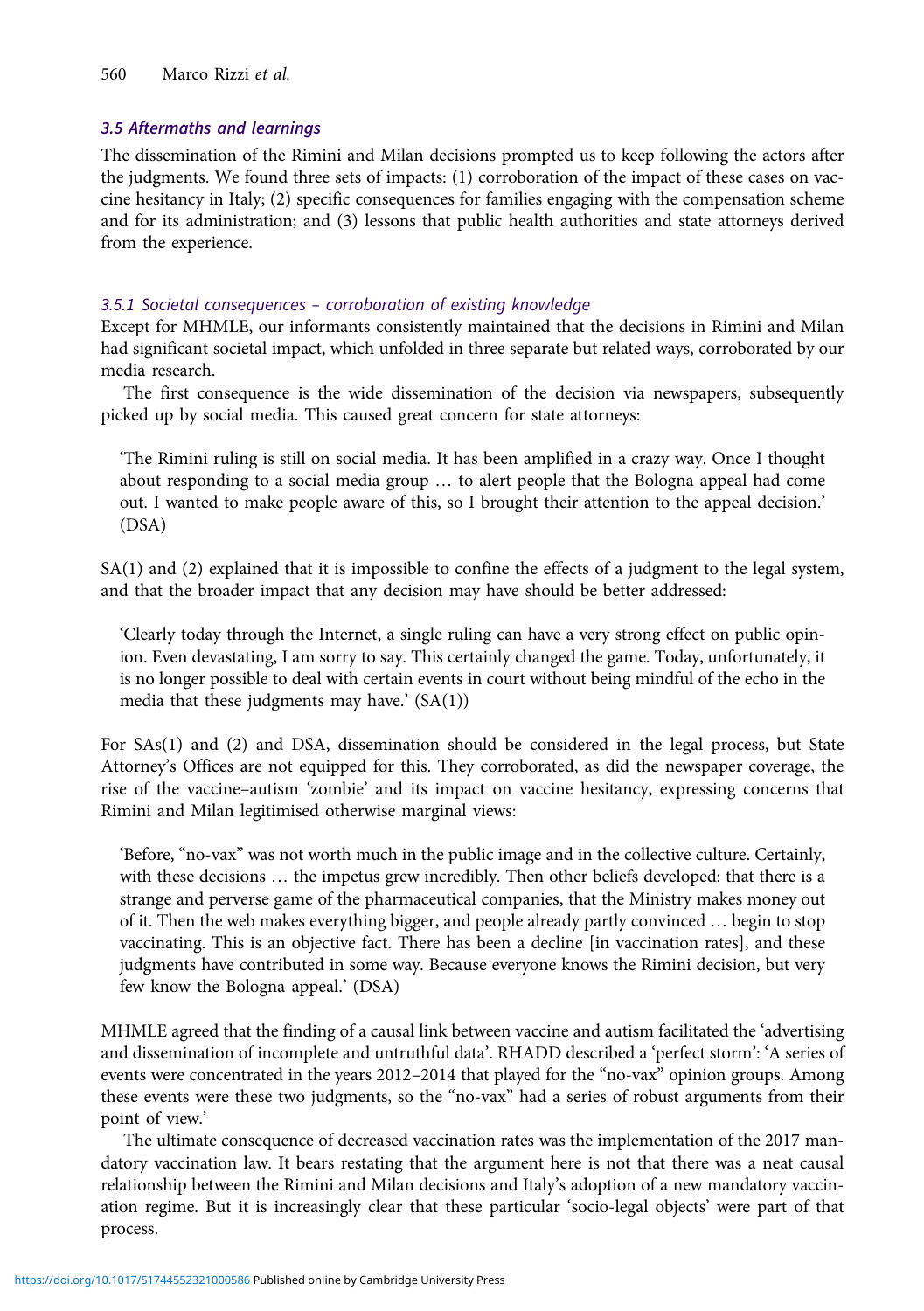| Year | Total number of appeals to MLOMH | Cases of autism (percentage) |
|------|----------------------------------|------------------------------|
| 2010 | 58                               | 25.86                        |
| 2011 | 156                              | 32.69                        |
| 2012 | 83                               | 32.53                        |
| 2013 | 102                              | 44.11                        |
| 2014 | 79                               | 48.10                        |
| 2015 | 80                               | 46.25                        |

Table 2. Trend in indemnification claims 2010–2015

## 3.5.2 Consequences for families and administration of the scheme

The Rimini and Milan decisions were overturned with prejudice on appeal, so neither had any lasting legal impact. There is now a consolidated line of case-law from the Supreme Court of Cassation resolutely denying the existence of a causal link between vaccines and autism (Breda, [2018;](#page-17-0) Parziale, [2017\)](#page-20-0). However, there is more to the story than this purely doctrinal observation.

There have been consequences for families of autistic children. DSA regarded the creation of false expectations for families as the Rimini decision's worst impact. She observed a surge in appeals against HMC decisions:

'The families of autistic children are often connected because they share an important problem. In Rimini, we saw many more appeals starting to be filed …. In a small town, when a favourable ruling came out on such an important issue, and since someone must be blamed, the propensity of people to bring claims clearly increased.' (DSA)

Beyond Rimini, MHMLE observed a national trend that saw a surge in appeals brought to the MLOMH after 2012 for cases of autism allegedly resulting from vaccinations. The Rimini and Milan decisions contributed to boosting unwarranted and unsatisfied expectations of both vindication and economic relief in families facing difficult diagnoses.

Data collected between 2010 and 2015 concerning autistic diseases show a progressive increase in indemnification claims, going from 25.86 per cent in 2010 to 46.25 per cent in 2015, with the breakdown shown in Table 2 (provided by the MHMLE informant).

## 3.5.3 Lessons and learnings

The aftermath of the decisions prompted our informants to undertake several critical self-reflections, further enriching our tapestry of interactions. We identify both positive changes to practice and lessons learnt but not implemented.

Changes in practice are diverse but share a common theme: greater attention is now given from the beginning to cases involving potentially sensitive public health issues. This may be the most significant lesson acted upon after the Rimini and Milan decisions, as stated by SAs, MHs, AVEs and TE. MHMLE was less inclined to acknowledge a change and argued instead that vaccine cases had already been a priority for the ministry since 2010. Yet, we know that in both cases, the ministry only got involved on appeal.

The Rimini and Milan decisions also contributed to a broader change in the decision-making practices of HMCs. RHADD observed that their modus operandi now adheres more to the letter and purpose of the legislation:

'Before, military doctors made their decisions independently. In these investigations … there is no requirement for technical experts providing vaccination services to brief [the decision-maker].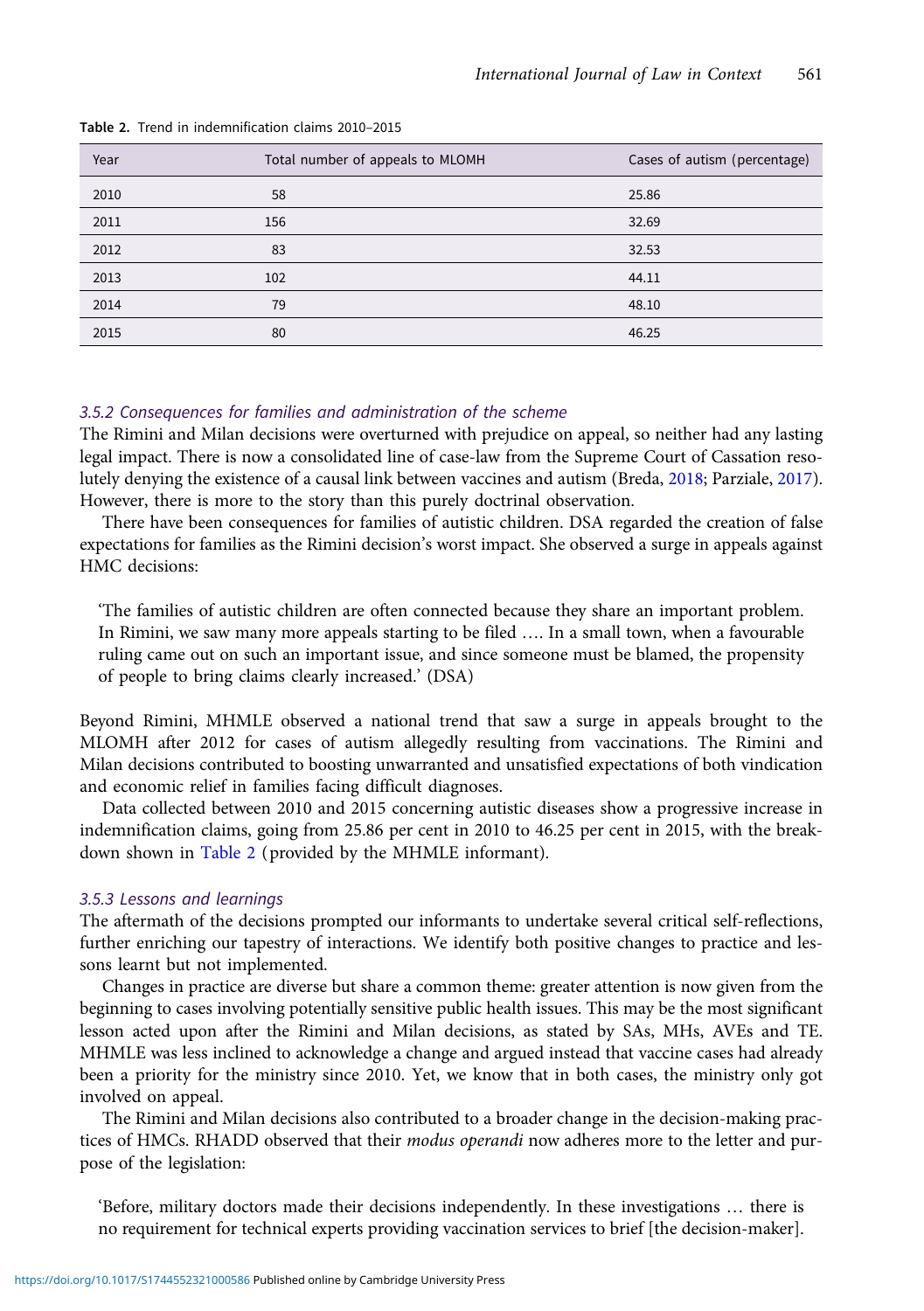Now, it seems that in cases where the assessments are complex, they [HMCs] ask the Ministry for advice, which they did not do before.'

RHADD also explained that some regions have developed mechanisms of continuous consultation between regional health authorities, DSAOs and Offices of Public Prosecution for vaccine matters. These provide courts, prosecutors and state attorneys with lists of OTCs who are experts in vaccination. Such individuals can be reliably consulted as a PTC for the Ministry or as an OTC for the courts in matters involving vaccines.

DSA referred to a change in judicial attitude involving both more rigorous selection of OTCs and independent research on the quality of OTC reports. She mentioned the case of Judge Ardigò, who issued the Rimini decision but has since vigorously rejected the existence of a causal link between vaccines and autism in a subsequent judgment of 2017. DSA considered this to be of great significance because this judge 'normally quotes himself and is very self-referential'. This was a positive change in judicial attitude, she said, 'even in the stronghold that created this problem for us'.

There are, however, two very significant lingering issues. The first concerns the ability of governmental actors, whether from the ministry or the State Attorney's Office, to adequately communicate and disseminate positive results of cases. SA(1) argued that in the era of mass and social media:

'We cannot consider certain procedural initiatives only for what is their present value. Instead, we must also consider them for the media effects that they may have tomorrow. And therefore this, in my opinion, should be one of the criteria of evaluation in organizing a proper reaction in court by the Ministry, and then by the State Attorney's Office.'

This recommendation remains to be acted upon. DSA lamented a general lack of initiative in disseminating the positive achievements of their office. A clear example is the lesser dissemination of the Bologna appeal compared to the Rimini decision and the absence of reporting on the Milan appeal:

'[T]he idea of a press office, or an office that "represents us" and monitors cases … is one that has not yet prevailed. But in my opinion, it would not be wrong at all. Because it is all left to the individual lawyer, to both practice the law and then also to intervene to correct biased views. This should not be done by individuals. The institution should do so, on such important issues.'

The second major problem is equally systemic and difficult to address: the design of the OTC system for civil cases. While each court district compiles registries of OTCs, these are only broadly framed and judges remain free to appoint whomever they see fit. In this sense, the initiative described by RHADD, in which regional authorities compile lists of registered OTCs with specific medical expertise, remains of limited scope. The OTC system was salient for all our informants. The most powerful statement came from RHADD:

'OTCs are doctors first, and subsequently also OTCs. They are consultants to judges, who are not omniscient and must rely on the assessment of expert advisors. So, the reasoning I put forward is this: when OTCs support their conclusions with a study from a scientific journal that has been withdrawn, they commit two "wrongs". First, from an ethical point of view, they are failing to uphold their oath, because they refer to a scientific fact that is not true, which should be sanctionable. Secondly, they are making unfaithful reports based on false data. This should be punishable by the judiciary because they have given unfaithful advice to the court – not telling the truth – and by the National Medical Board, because they are doctors who are not making scientifically sound decisions.'

Notwithstanding these serious concerns, the OTC system remains unchanged. The Ministry of Justice maintains that registration is predicated on high moral and professional qualities, but the decision on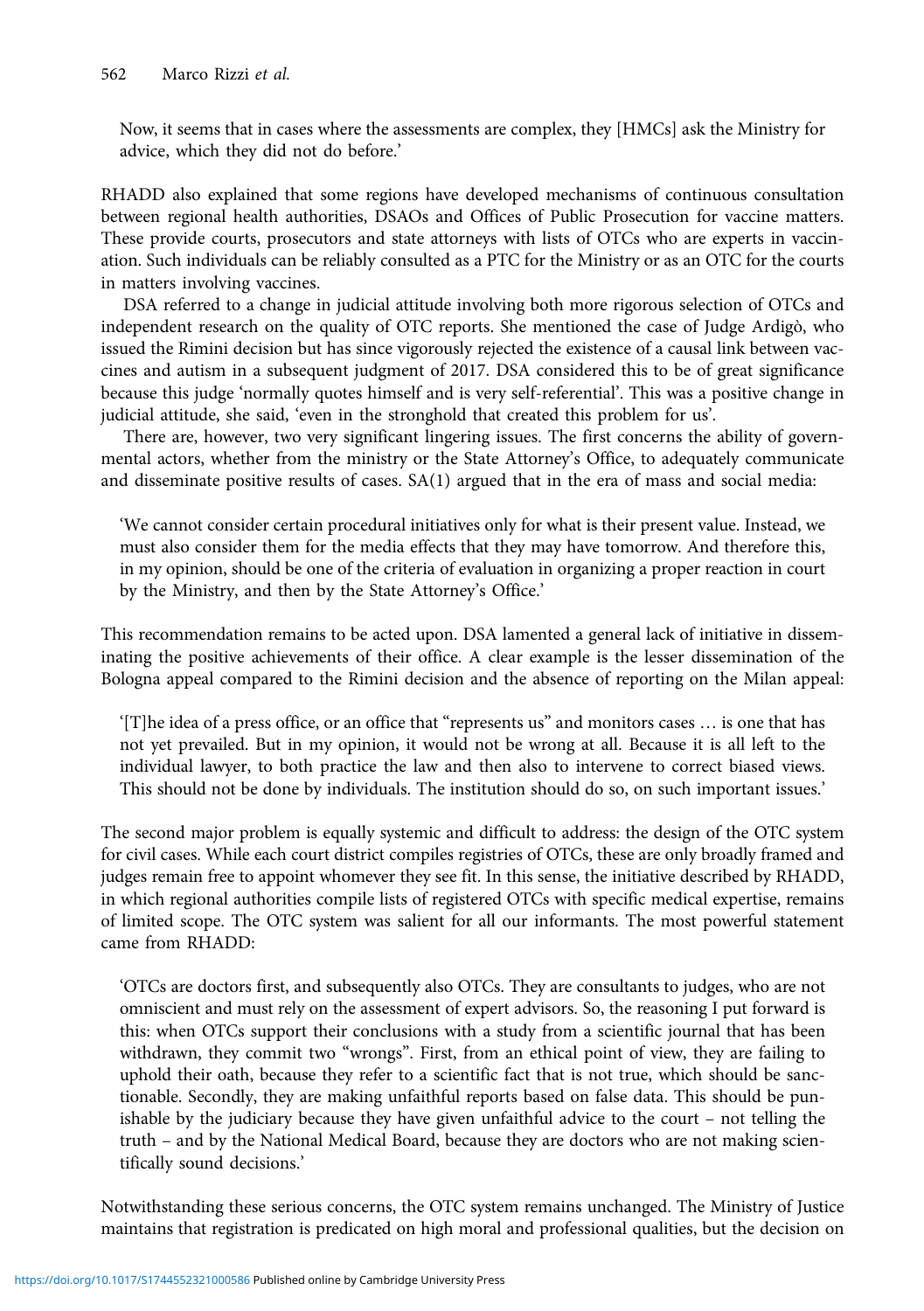whom to appoint in any given case rests with the judge. Because the appointment is fiduciary in nature, registries effectively contain mere suggestions (Ministry of Justice, [2018\)](#page-20-0). This keeps the door open to future risks in litigation involving contested areas, with more zombies lurking – even if there is now consolidated case-law on the specific issue of vaccines and autism.

## 4 Of truths, symmetries and the parallel lives of 'zombies'

The principal objective of this paper was to tell a fascinating story. We consciously chose to make room for the findings to speak for themselves, with relatively limited commentary. The story remains the protagonist; however, the entangled network emerging from our data elicits analytical observations. Two are of particular interest. The first concerns what our findings say about the broader issue of truth production in court settings; the second concerns how given propositions can live symmetrical lives in different contexts – in this case: the scientific and the socio-legal.

## 4.1 Creating truth in court: teleological tensions

Scholars across jurisdictions have analysed the so-called 'gatekeeping' function of courts. This refers to the process of regulating the admission of scientific evidence and expert witnesses in court cases. In the US, the Daubert trilogy of cases established a lasting test in complex litigation (Allen and Leiter, [2001](#page-17-0); Caudill, [2001](#page-17-0); Caudill and LaRue, [2003](#page-17-0); Cranor, [2016\)](#page-18-0). This has been under scrutiny for some time because of the risks of abuses intrinsic to a purely adversarial process. Whilst imperfect in design, the Daubert model is teleologically geared towards restricting court access to evidentiary material and expertise that passes a preliminary 'assessment of whether the reasoning or methodology underlying the testimony is scientifically valid and of whether that reasoning or methodology properly can be applied to the facts in issue' (Daubert v. Merrell Dow Pharnaceuticals 509 U.S. 579 (1993), 592).

In European legal systems, in which the relationship with technical expertise is less adversarial and filtered through the lens of court-appointed experts, difficulties arise from the inherently 'black box' production of legal evidence. This was recently analysed in the context of the French legal system, in which 'the factual nature of expertise reports is guaranteed without experts having to justify what they say on every occasion' (Juston Morival and Pélisse, [2020](#page-19-0), p. 355). The issue of 'evidentiary gatekeeping' remains similarly lacking in the broader European continental legal context (Rizzi and Vicente, [2019\)](#page-20-0). This is particularly true in Italy, where the relationship between the expert and the judge is predominantly framed in fiduciary terms. The system is more designed to enable the collaborative co-production (Jasanoff, [2004](#page-19-0)) of judicial truth, rather than squarely focusing on the epistemic or methodological validity of the evidence in scientifically complex cases. $<sup>11</sup>$ </sup>

This study vividly illustrates how the OTC system can foster a paradox: judges retaining discretionary powers to identify and appoint OTCs, whose very purpose is to guide judges through evidence that they are not able to evaluate autonomously. This institutional design can be prone to unexpected 'bifurcations', especially in civil litigation in which the test for causation is open-ended, accountability for OTC reports is limited and decision-makers show 'welfarist' inclinations. From a purely epistemic perspective, reports by OTCs touching on issues beyond the scope of their area of specialisation can be characterised as 'epistemic trespassing'. These are acts of 'thinkers who have competence or expertise to make good judgments in one field, but move to another field where they lack competence – and pass judgment nevertheless' (Ballantyne, [2019,](#page-17-0) p. 367; DiPaolo, [2021\)](#page-18-0).

It is tempting to reduce the Rimini and Milan decisions to circumstantial instances of decisions based on this kind of trespassing by medical experts lacking the relevant specialist knowledge. However, this study shows that the risk is systemic and calls for a careful balance between the gatekeeping and co-productionist functions of expert evidentiary rules in court. This is a key institutional

<sup>&</sup>lt;sup>11</sup>Whether the Daubert system actually achieves such epistemic rigour remains very much open for debate (Caudill and LaRue, [2003](#page-17-0)). We do not intend to 'side' with the American approach here. We simply underline differences in the underlying purposes of different evidentiary systems.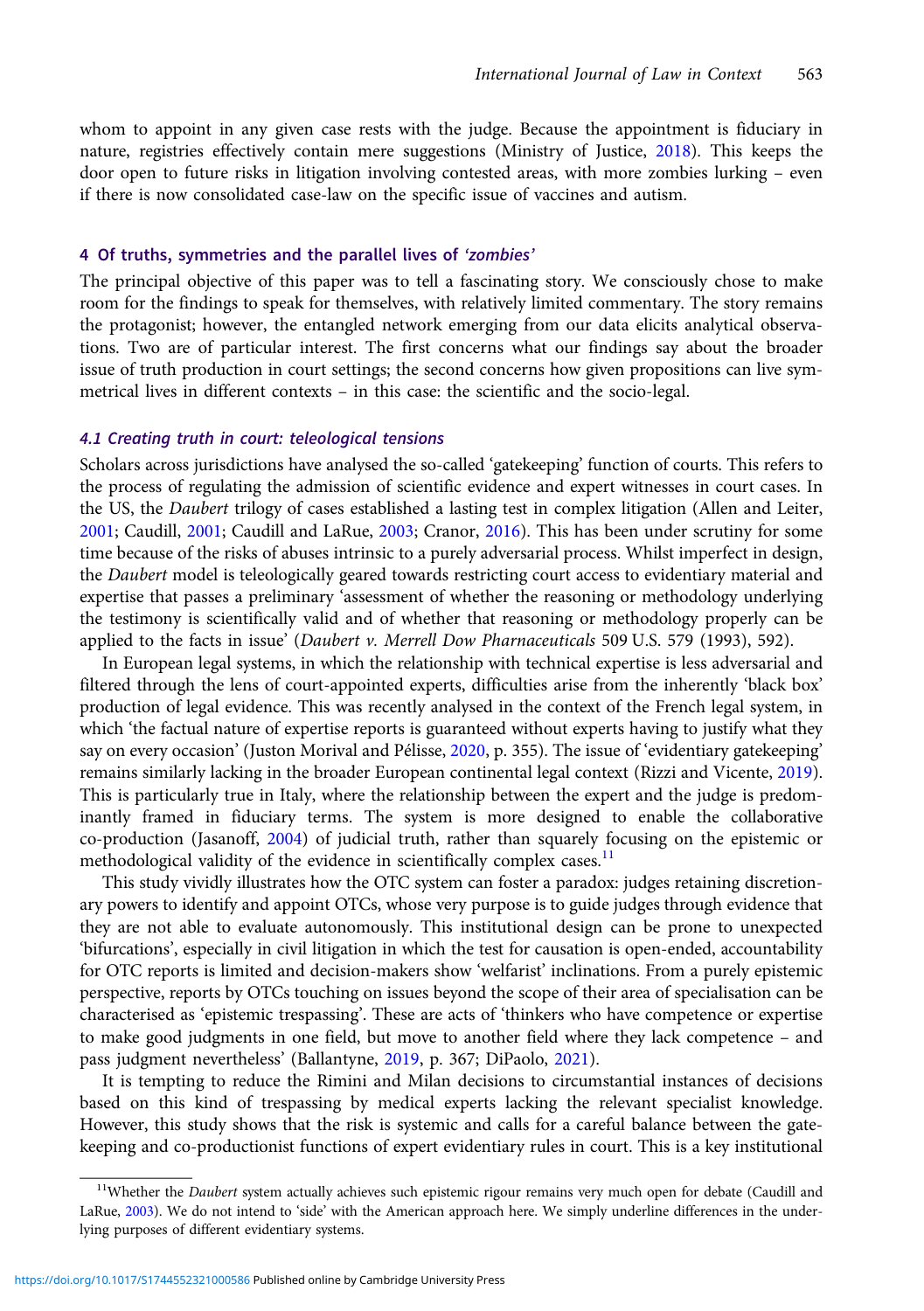response to scientific complexity and uncertainty (Braun and Kropp, [2010;](#page-17-0) Jasanoff, [1995](#page-19-0); Landström et al., [2015](#page-19-0)), particularly in light of the non-neutrality of expertise (Jasanoff, [2012\)](#page-19-0).

### 4.2 The multiple lives of a dead theory, and the rise of a dead case

'Law, marching with medicine but in the rear and limping a little, has today come a long way.'

This famous quote from Justice Windeyer in the Australian case of Mount Isa Mines Ltd. v. Pusey ((1970) 125 CLR 383) effectively captures the structural time lag between scientific and legal developments. The Milan and Rimini decisions are part of this lasting history of constant catching up, which has prompted equally lasting debates, within both scholarship and judiciaries, on what to do about it (Haw, [2014\)](#page-18-0). However, the dynamics of the decisions and the multiplicity of actors and factors involved prompt further reflection.

Our case-studies arguably provide renewed validation to the ANT idea of 'general symmetry', whereby scientific and social truths (or indeed 'untruths') follow similar patterns of development and legitimation (Nimmo, [2016\)](#page-20-0). Taking a step back from our declared position of acceptance of the scientific-community consensus (that there is no link between vaccines and autism), we observe the following. Our story shows an idea (the vaccine–autism proposition), which is raised in a particular sphere (the scientific community in the late 1990s), subsequently killed within that sphere (The Lancet's retraction of 2010), only to be revived in a different sphere (the legal one, in Rimini in 2012) and socially disseminated through both traditional and social media (post 2012). This continued even after its technical death in the legal sphere (through the Bologna and Milan appeals in 2014– 2015), as the Rimini decision remained widely searched and read, and the Milan appeal ignored.

The story of these decisions suggests that encounters between actors broadly operating within legal spheres and scientific ideas (regardless of their validity within the scientific sphere) can produce very resilient 'material worlds' (Pottage, [2011](#page-20-0), pp. 621–643; [2012](#page-20-0)) with lasting contributions to the shaping of societal convictions and governance. It also reinforces approaches that recognise the ability of propositions to live 'multiple lives' (e.g. in scientific papers, retractions, judicial decisions, media reporting and subsequent social interactions), while coherently maintaining a fundamental essence (in this case the vaccine–autism link) (Mol, [2003\)](#page-20-0).

The resilient materiality of encounters between law and science, and the potential for ideas to live a multiplicity of lives, prompts us to see the Bologna and Milan decisions as cautionary tales. Indeed, if one is to take the normative position of accepting, as we do in this case, the validity of scientific findings within the scientific community, such materiality and multiplicity can become the birthplace of insidious 'zombies'. This is not to say that dominant positions in the scientific community should be uncritically greeted with deference in the socio-legal sphere. Rather, legal systems should be equipped to consciously confront this reality instead of being passively subjected to it, as our study exemplifies.

## 5 Conclusion

This paper presented a detailed account of the Rimini and Milan decisions, their impact and their aftermaths. We used an actor–network approach, mediated by a pragmatist analytical distinction between actors internal and external to the legal system. Several discrete but often interconnected issues emerged. These include the ways in which institutional design impacts judicial use of expertise; processual factors relevant to judicial decision-making; and the intimate interconnectedness of the legal system with a panoply of broader circumstances. Collectively, these actors combine 'into a very local, very practical, very tiny locus' (Latour, [1999](#page-20-0), p. 17) – here, the legitimation of a 'zombie idea'.

Complementary to the central themes of judicial truth production and the symmetrical progressions of a disproved theory and overruled decision was the centrality of processual factors, in particular trial strategies. This observation suggests a point of connection between the unfolding of legal proceedings and external factors such as resourcing. While trial strategies in Rimini and Milan cannot be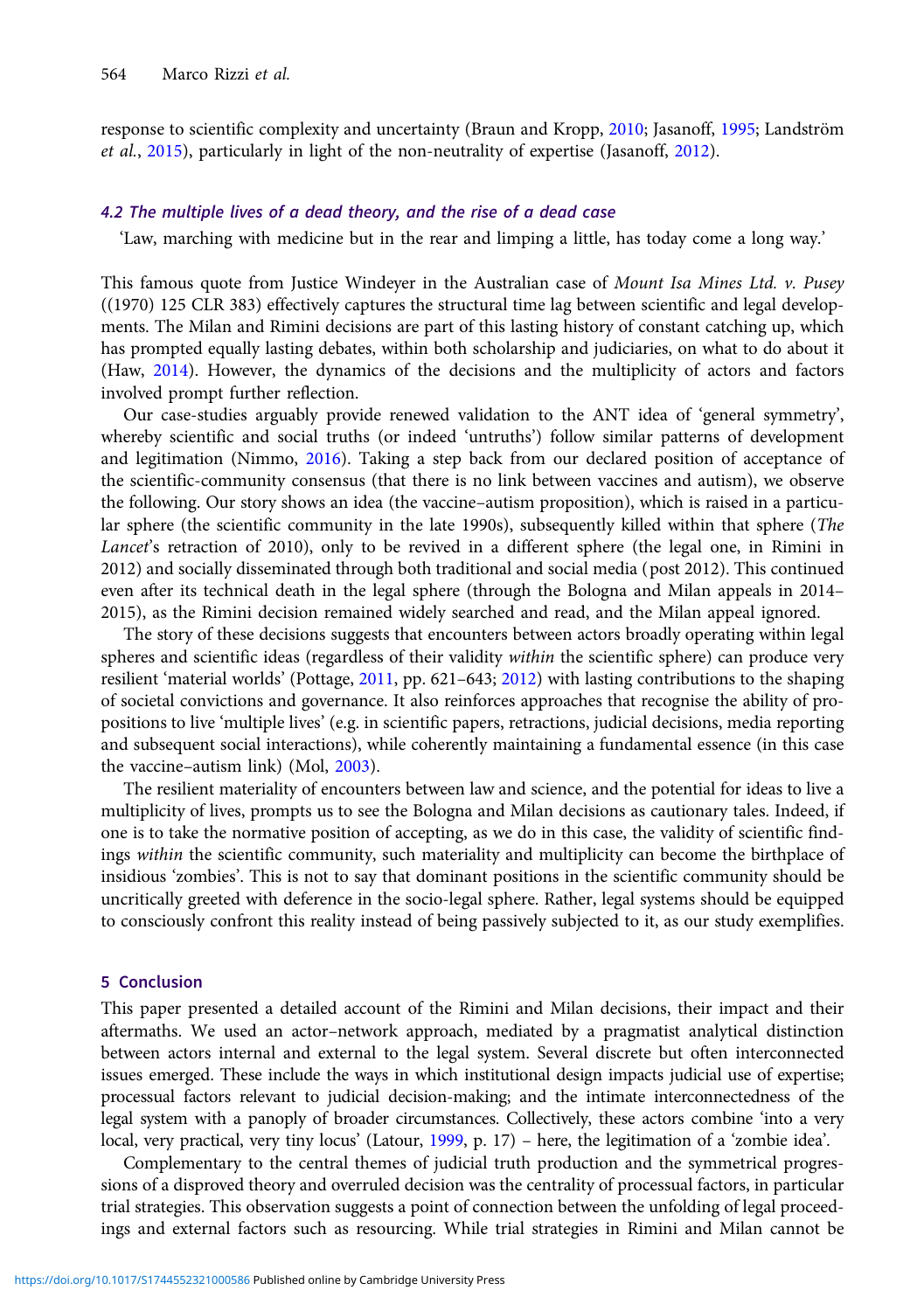<span id="page-17-0"></span>solely imputed to scarcity of means, this has constituted a major thread in our tapestry and showed how exposed legal processes can be to this variable.

Further external variables impacting the flow of the legal process include the levels of communication and co-operation between public bodies performing distinct but necessary roles to ensure that courts perform their 'craft' competently with respect to cases involving complex scientific matters (Dumoulin, [2000](#page-18-0); Reichman, [2007\)](#page-20-0). The insufficiency of co-operative practices in Rimini and Milan (only partially imputable to resourcing) serves as an admonishment against a tendency to think in 'silos' (Graycar and Mccann, [2012\)](#page-18-0) – which is equally damaging whether performed by actors internal or external to the legal system, or both.

Disproved scientific theses such as Wakefield's autism claim can become dangerous 'zombies' undermining key public health goals. This was the case for the Italian population's confidence in childhood vaccination from 2012 to 2017. This study advances our understanding of how such 'zombie ideas' can receive unwarranted patents of legitimacy. It vividly illustrates that legitimation can stem from intricate interactions, as opposed to neat relationships of cause and effect. With vaccination set to remain a prominent public policy topic, it is essential for legal systems to interrogate and address their internal functioning and interactions with external factors in this delicate space.

#### Conflicts of interest. None

Acknowledgements. We first and foremost owe a debt of gratitude to our participants for their generosity. We also wish to thank Christophe Lazaro, Tamara Tulich and Fiona McGaughey for comments on earlier drafts, as well as the two anonymous reviewers for their thorough and thoughtful feedback. All mistakes remain our own.

#### References

Allen RJ and Leiter B (2001) Naturalized epistemology and the law of evidence. Virginia Law Review 87, 1491.

- Altarimini (2012a) Sentenza tribunale Rimini, i vaccini causano l'autismo, 11 April. Available at: [https://www.altarimini.it/](https://www.altarimini.it/News45633-sentenza-tribunale-rimini-i-vaccini-causano-lautismo.php) [News45633-sentenza-tribunale-rimini-i-vaccini-causano-lautismo.php](https://www.altarimini.it/News45633-sentenza-tribunale-rimini-i-vaccini-causano-lautismo.php) (accessed 31 August 2021).
- Altarimini (2012b) Tribunale di Rimini afferma legame vaccino-autismo, sconcerto del mondo scientifico, 10 April. Available at: [https://www.altarimini.it/News45599-tribunale-di-rimini-afferma-legame-vaccino-autismo-sconcerto-del](https://www.altarimini.it/News45599-tribunale-di-rimini-afferma-legame-vaccino-autismo-sconcerto-del-mondo-scientifico.php)[mondo-scientifico.php](https://www.altarimini.it/News45599-tribunale-di-rimini-afferma-legame-vaccino-autismo-sconcerto-del-mondo-scientifico.php) (accessed 31 August 2021).
- Altarimini (2015) Rimini, bimbo autistico dopo il vaccino, nessun legame, lo dice Tribunale di Bologna, 2 March. Available at: [https://www.altarimini.it/News75292-rimini-bimbo-autistico-dopo-il-vaccino-nessun-legame-lo-dice-tribunale-di-bol](https://www.altarimini.it/News75292-rimini-bimbo-autistico-dopo-il-vaccino-nessun-legame-lo-dice-tribunale-di-bologna.php)[ogna.php](https://www.altarimini.it/News75292-rimini-bimbo-autistico-dopo-il-vaccino-nessun-legame-lo-dice-tribunale-di-bologna.php) (accessed 31 August 2021).
- Anderson W (2002) Introduction: Postcolonial technoscience. Social Studies of Science, doi: 10.1177/030631270203200502.

Aquino F et al. (2017) The web and public confidence in MMR vaccination in Italy. Vaccine 35, 4494-4498.

- Ardigò L (2010) Minutes of Hearing (R.G. 474/2010). Rimini.
- Attwell K et al. (2018) Recent vaccine mandates in the United States, Europe and Australia: a comparative study. Vaccine 36, 7377–7384.
- Attwell K et al. (2021) Inaction, under-reaction action and incapacity: communication breakdown in Italy's vaccination governance. Policy Sciences, doi: 10.1007/s11077–021–09427–1.
- Ballantyne N (2019) Epistemic trespassing. Mind 128, 367-395.
- Barboni A (2012) Report on the Court appointed technical consultancy in the civil matter (R.G. nr.0474/2010). Rimini.
- Baxter P and Jack S (2008) Qualitative case study methodology: study design and implementation for novice researchers. The Qualitative Report Volume 13, doi: 10.2174/1874434600802010058.
- Bernstein DE (1996) Junk science in the United States and the Commonwealth. Yale Journal of International Law 21, 123. Bocci M (2014) I vaccini e la logica ribaltata. La Repubblica, blog, 25 November. Available at: [https://bocci.blogautore.repub-](https://bocci.blogautore.repubblica.it/2014/11/25/i-vaccini-e-la-logica-ribaltata/)

[blica.it/2014/11/25/i-vaccini-e-la-logica-ribaltata/](https://bocci.blogautore.repubblica.it/2014/11/25/i-vaccini-e-la-logica-ribaltata/) (accessed 31 August 2021).

- Braun K and Kropp C (2010) Beyond speaking truth? Institutional responses to uncertainty in scientific governance. Science Technology and Human Values 35, 771–782.
- Breda R (2018) Danno da vaccinazione tra indennizzo e risarcimento del danno. Rivista Italiana di Medicina Legale (e del Diritto in campo sanitario) 1, 289.
- Carrieri V, Madio L and Principe F (2019) Vaccine hesitancy and (fake) news: quasi-experimental evidence from Italy. Health Economics (United Kingdom) 28, 1377–1382.

Caudill DS (2001) Law and science: an essay on links and socio-natural hybrids. Syracuse Law Review 51, 841.

Caudill DS and LaRue LH (2003) Why judges applying the Daubert trilogy need to know about the social, institutional and rhetorical – and not just the methodological – aspects of science. Boston College Law Review 45, 1.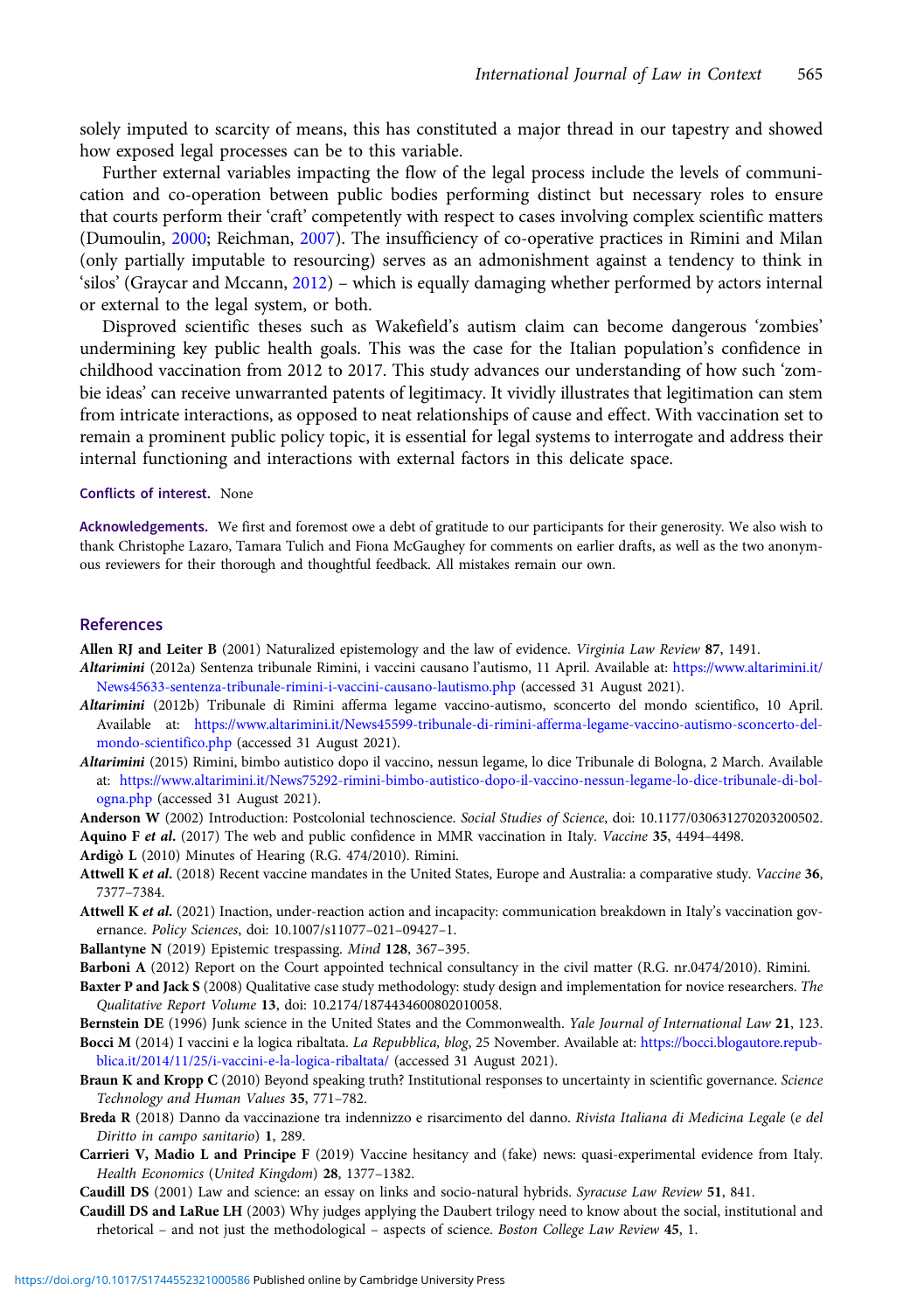- <span id="page-18-0"></span>Cloatre E (2008) Trips and pharmaceutical patents in Djibouti: an ANT analysis of socio-legal objects. Social and Legal Studies 17, 263–281.
- Cloatre E (2018) Law and ANT (and its kin): possibilities, challenges, and ways forward. Journal of Law and Society 45, 646–663. Cometti JP (2010) Qu'est-Ce Que Le Pragmatisme? Paris: Gallimard.
- Corriere della Sera (2014a) Autismo causato dai vaccini? Ancora un secco 'no' dalla comunità scientifica, 27 November. Available at: [https://corrieredelmezzogiorno.corriere.it/napoli/notizie/salute/2014/27-novembre-2014/autismo-causato-vaccini-ancoraun](https://corrieredelmezzogiorno.corriere.it/napoli/notizie/salute/2014/27-novembre-2014/autismo-causato-vaccini-ancoraun-secco-no-comunita-scientifica-230624625580.shtml)[secco-no-comunita-scientifica-230624625580.shtml](https://corrieredelmezzogiorno.corriere.it/napoli/notizie/salute/2014/27-novembre-2014/autismo-causato-vaccini-ancoraun-secco-no-comunita-scientifica-230624625580.shtml) (accessed 31 August 2021).
- Corriere della Sera (2014b) Perché chi si oppone ai vaccini non può essere convinto del contrario, 27 November. Available at: [https://www.corriere.it/salute/pediatria/14\\_novembre\\_26/perche-chi-si-oppone-vaccini-non-puo-essere-convinto-contra](https://www.corriere.it/salute/pediatria/14_novembre_26/perche-chi-si-oppone-vaccini-non-puo-essere-convinto-contrario-ce8fd4c8-757b-11e4-b534-c767e84e1e19.shtml)[rio-ce8fd4c8-757b-11e4-b534-c767e84e1e19.shtml](https://www.corriere.it/salute/pediatria/14_novembre_26/perche-chi-si-oppone-vaccini-non-puo-essere-convinto-contrario-ce8fd4c8-757b-11e4-b534-c767e84e1e19.shtml) (accessed 31 August 2021).
- Corriere della Sera (2015) Anche i giudici assolvono i vaccini 'Nessun nesso con l'autismo', 3 March. Available at: [https://](https://www.corriere.it/salute/pediatria/15_marzo_03/anche-giudici-assolvono-vaccini-nessun-nesso-l-autismo-9e872e7a-c189–11e4-9eeb-2972a4034f5c.shtml?refresh_ce-cp) [www.corriere.it/salute/pediatria/15\\_marzo\\_03/anche-giudici-assolvono-vaccini-nessun-nesso-l-autismo-9e872e7a-c189](https://www.corriere.it/salute/pediatria/15_marzo_03/anche-giudici-assolvono-vaccini-nessun-nesso-l-autismo-9e872e7a-c189–11e4-9eeb-2972a4034f5c.shtml?refresh_ce-cp)– [11e4-9eeb-2972a4034f5c.shtml?refresh\\_ce-cp](https://www.corriere.it/salute/pediatria/15_marzo_03/anche-giudici-assolvono-vaccini-nessun-nesso-l-autismo-9e872e7a-c189–11e4-9eeb-2972a4034f5c.shtml?refresh_ce-cp) (accessed 31 August 2021).
- Cowan D and Carr H (2008) Actor-network theory, implementation, and the private landlord. Journal of Law and Society 35, 149–166.
- Cranor CF (2016) Toxic Torts. Cambridge: Cambridge University Press.
- Daily Mail, The (2012) MMR: a mother's victory. The vast majority of doctors say there is no link between the triple jab and autism, but could an Italian court case reignite this controversial debate?, 15 June. Available at: [https://www.dailymail.co.](https://www.dailymail.co.uk/news/article-2160054/MMR-A-mothers-victory-The-vast-majority-doctors-say-link-triple-jab-autism-Italian-court-case-reignite-controversial-debate.html) [uk/news/article-2160054/MMR-A-mothers-victory-The-vast-majority-doctors-say-link-triple-jab-autism-Italian-court-case](https://www.dailymail.co.uk/news/article-2160054/MMR-A-mothers-victory-The-vast-majority-doctors-say-link-triple-jab-autism-Italian-court-case-reignite-controversial-debate.html)[reignite-controversial-debate.html](https://www.dailymail.co.uk/news/article-2160054/MMR-A-mothers-victory-The-vast-majority-doctors-say-link-triple-jab-autism-Italian-court-case-reignite-controversial-debate.html) (accessed 31 August 2021).
- Daily Mail, The (2019) A nation infected by hysteria: no country in Europe has been more blighted by the malign anti-MMR epidemic than Italy: and as SUE REID found, it's led to bitter divisions – and a deadly toll, 23 October. Available at: [https://www.dailymail.co.uk/news/article-7606495/SUE-REID-No-country-Europe-blighted-malign-anti-MMR-epidemic-](https://www.dailymail.co.uk/news/article-7606495/SUE-REID-No-country-Europe-blighted-malign-anti-MMR-epidemic-Italy.html)[Italy.html](https://www.dailymail.co.uk/news/article-7606495/SUE-REID-No-country-Europe-blighted-malign-anti-MMR-epidemic-Italy.html) (accessed 31 August 2021).
- DiPaolo J (2021) What's wrong with epistemic trespassing? Philosophical Studies (May), Springer Netherlands, doi: 10.1007/ s11098–021–01657–6.
- Dubé E, Vivion M and MacDonald NE (2015) Vaccine hesitancy, vaccine refusal and the anti-vaccine movement: influence, impact and implications. Expert Review of Vaccines 14, 99–117.
- Dumoulin L (2000) L'expertise judiciaire dans la construction du jugement. Droit et société 44–45, 199–223.
- Editors of The Lancet (2010) Retraction: Ileal-lymphoid-nodular hyperplasia, non-specific colitis, and pervasive developmental disorder in children. The Lancet, doi: 10.1016/S0140–6736(10)60175–4.
- Edmond G and Mercer D (1997) Keeping 'junk' history, philosophy and sociology of science out of the courtroom: problems with the reception of Daubert v Merrell Dow Pharmaceuticals Inc. UNSW Law Journal 20, 48-100.
- Edmond G and Mercer D (1998) Trashing 'junk science'. Stanford Technology Law Review 3.
- Flick U (2018) Designing Qualitative Research, 2nd edn. London: Sage Publishing.
- Giambi C et al. (2018) Parental vaccine hesitancy in Italy: results from a national survey. Vaccine 36, 779–787.
- Graycar A and Mccann B (2012) Implementation: making hard work of something simple. Australian Journal of Public Administration 71, 343–354.
- Guardian, The (2018) Rise of Italian populist parties buoys anti-vaccine movement, 11 July. Available at: [https://www.theguar](https://www.theguardian.com/world/2018/jul/11/rise-of-italian-populist-parties-buoys-anti-vaccine-movement)[dian.com/world/2018/jul/11/rise-of-italian-populist-parties-buoys-anti-vaccine-movement](https://www.theguardian.com/world/2018/jul/11/rise-of-italian-populist-parties-buoys-anti-vaccine-movement) (accessed 31 August 2021).
- Haraway D (1988) Situated knowledges: the science question in feminism and the privilege of partial perspective. Feminist Studies 14, doi: 10.2307/3178066.
- Haw R (2014) Delay and its benefits for judicial rulemaking under scientific uncertainty. Boston College Law Review 55, doi: 10.2139/ssrn.2341075.
- Hillyard P (2007) Law's empire : socio-legal empirical research in the twenty-first century. Journal of Law and Society 34, 266–279. Huber PW (1991) Galileo's Revenge: Junk Science in the Courtroom. New York: Basic Books.
- Il Fatto Quotidiano (2012) Il tribunale di Rimini: 'Il vaccino del morbillo causa l'autismo' insorge la comunità medica, 16 April. Available at: [https://www.ilfattoquotidiano.it/2012/04/16/tribunale-rimini-vaccino-morbillo-causa-lautismo-insorge](https://www.ilfattoquotidiano.it/2012/04/16/tribunale-rimini-vaccino-morbillo-causa-lautismo-insorge-comunita-medica/204717/)[comunita-medica/204717/](https://www.ilfattoquotidiano.it/2012/04/16/tribunale-rimini-vaccino-morbillo-causa-lautismo-insorge-comunita-medica/204717/) (accessed 31 August 2021).
- Il Fatto Quotidiano (2014a) Vaccino esavalente, ecco il documento 'riservato' Glaxo che cita l'autismo, 28 November. Available at: <https://www.ilfattoquotidiano.it/2014/11/28/vaccino-esavalente-documento-riservato-glaxo-cita-lautismo/1238942/> (accessed 31 August 2021).
- Il Fatto Quotidiano (2014b) Vaccino esavalente, 'nesso causale con autismo': indenizzo per bimbo di 9 anni, 25 November. Available at: [https://www.ilfattoquotidiano.it/2014/11/25/vaccini-nesso-causale-esavalente-autismo-indenizzo-per-bimbo-](https://www.ilfattoquotidiano.it/2014/11/25/vaccini-nesso-causale-esavalente-autismo-indenizzo-per-bimbo-9-anni/1232033/)[9-anni/1232033/](https://www.ilfattoquotidiano.it/2014/11/25/vaccini-nesso-causale-esavalente-autismo-indenizzo-per-bimbo-9-anni/1232033/) (accessed 31 August 2021).
- Il Fatto Quotidiano (2015a) Vaccini, 'non c'è nesso con autismo': corte appello annulla condanna ministero, 2 March. Available at: [https://www.ilfattoquotidiano.it/2015/03/02/vaccini-non-ce-nesso-autismo-corte-appello-annulla-condanna](https://www.ilfattoquotidiano.it/2015/03/02/vaccini-non-ce-nesso-autismo-corte-appello-annulla-condanna-ministero/1469652/)[ministero/1469652/](https://www.ilfattoquotidiano.it/2015/03/02/vaccini-non-ce-nesso-autismo-corte-appello-annulla-condanna-ministero/1469652/) (accessed 31 August 2021).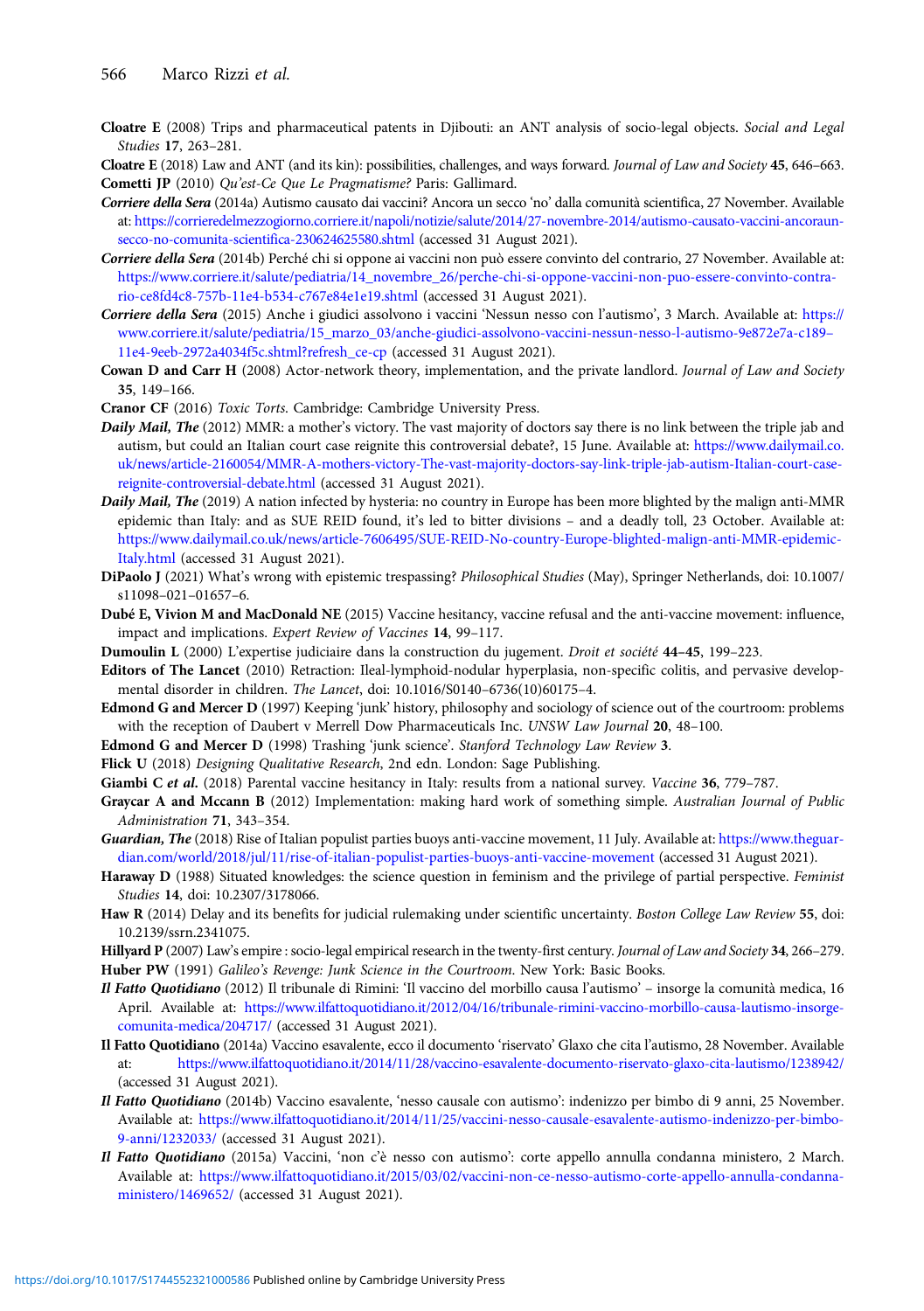- <span id="page-19-0"></span>Il Fatto Quotidiano (2015b) Vaccino e autismo, sentenza ribaltata: 'Bimbo prematuro, non fu considerato', 4 March. Available at: [https://www.ilfattoquotidiano.it/2015/03/04/vaccino-non-meccanismo-causa-effetto-autismo-bimbo-nacque](https://www.ilfattoquotidiano.it/2015/03/04/vaccino-non-meccanismo-causa-effetto-autismo-bimbo-nacque-prematuro/1474845/)[prematuro/1474845/](https://www.ilfattoquotidiano.it/2015/03/04/vaccino-non-meccanismo-causa-effetto-autismo-bimbo-nacque-prematuro/1474845/) (accessed 31 August 2021).
- Il Giornale (2014) I vaccini sono sicuri: si risolverà tutto in una bolla di sapone, 28 November. Available at: [https://www.](https://www.ilgiornale.it/news/politica/i-vaccini-sono-sicuri-si-risolver-tutto-bolla-sapone-1071143.html) [ilgiornale.it/news/politica/i-vaccini-sono-sicuri-si-risolver-tutto-bolla-sapone-1071143.html](https://www.ilgiornale.it/news/politica/i-vaccini-sono-sicuri-si-risolver-tutto-bolla-sapone-1071143.html) (accessed 31 August 2021).
- Il Resto del Carlino Rimini (2012) Bimbo si vaccina e diventa autistico, ministero condannato a pagare, 11 April. Available at: [https://www.ilrestodelcarlino.it/rimini/cronaca/2012/04/11/695296-bimbo\\_vaccina\\_diventa\\_autistico\\_ministero\\_condannato\\_](https://www.ilrestodelcarlino.it/rimini/cronaca/2012/04/11/695296-bimbo_vaccina_diventa_autistico_ministero_condannato_pagare.shtml) [pagare.shtml](https://www.ilrestodelcarlino.it/rimini/cronaca/2012/04/11/695296-bimbo_vaccina_diventa_autistico_ministero_condannato_pagare.shtml) (accessed 31 August 2021).
- Il Resto del Carlino Rimini (2015) Il vaccino trivalente non provoca l'autismo, 2 March. Available at: [https://www.ilresto](https://www.ilrestodelcarlino.it/rimini/salute/vaccino-trivalente-autismo-1.724007)[delcarlino.it/rimini/salute/vaccino-trivalente-autismo-1.724007](https://www.ilrestodelcarlino.it/rimini/salute/vaccino-trivalente-autismo-1.724007) (accessed 31 August 2021).
- Il Sole 24 Ore (2015a) Lorenzin: sui vaccini non possono decidere i giudici, 3 March. Available at: [https://www.sanita24.ilso](https://www.sanita24.ilsole24ore.com/art/giurisprudenza/2015–03–03/lorenzin-vaccini-possono-decidere-194351.php?uuid=AboDKwLL&fromSearch)le24ore.com/art/giurisprudenza/2015–03–[03/lorenzin-vaccini-possono-decidere-194351.php?](https://www.sanita24.ilsole24ore.com/art/giurisprudenza/2015–03–03/lorenzin-vaccini-possono-decidere-194351.php?uuid=AboDKwLL&fromSearch) [uuid=AboDKwLL&fromSearch](https://www.sanita24.ilsole24ore.com/art/giurisprudenza/2015–03–03/lorenzin-vaccini-possono-decidere-194351.php?uuid=AboDKwLL&fromSearch) (accessed 31 August 2021).
- Il Sole 24 Ore (2015b) Sentenza vaccini-autismo: I pediatri: 'Finalmente ribadito il primato della scienza', 4 March. Available at: [https://www.sanita24.ilsole24ore.com/art/lavoro-e-professione/2015](https://www.sanita24.ilsole24ore.com/art/lavoro-e-professione/2015–03–04/sentenza-vacciniautismo-pediatri-finalmente-121542.php?uuid=AbsCcHML&fromSearch)–03–04/sentenza-vacciniautismo-pediatri-finalmente-121542. [php?uuid=AbsCcHML&fromSearch](https://www.sanita24.ilsole24ore.com/art/lavoro-e-professione/2015–03–04/sentenza-vacciniautismo-pediatri-finalmente-121542.php?uuid=AbsCcHML&fromSearch) (accessed 31 August 2021).
- Il Sole 24 Ore (2015c) Tra vaccinazione e autismo non c'è nesso: in Appello ribaltata la sentenza, 3 March. Available at: [https://www.sanita24.ilsole24ore.com/art/giurisprudenza/2015](https://www.sanita24.ilsole24ore.com/art/giurisprudenza/2015–03–03/vaccinazione-autismo-nesso-appello-155029.php?uuid=Ab6CkgLL&fromSearch&refresh_ce=1)–03–03/vaccinazione-autismo-nesso-appello-155029.php? [uuid=Ab6CkgLL&fromSearch&refresh\\_ce=1](https://www.sanita24.ilsole24ore.com/art/giurisprudenza/2015–03–03/vaccinazione-autismo-nesso-appello-155029.php?uuid=Ab6CkgLL&fromSearch&refresh_ce=1) (accessed 31 August 2021).
- Infantino M and Zervogianni E (eds) (2017) Causation in European Tort Law. Cambridge/New York: Cambridge University Press. Islam MS et al. (2021) COVID-19 vaccine rumors and conspiracy theories: the need for cognitive inoculation against misinformation to improve vaccine adherence. PLoS ONE 16, 1–17.
- Jasanoff S (1995) Science at the Bar: Law, Science and Technology in America. Cambridge, MA: Harvard University Press. Jasanoff S (2004) States of Knowledge: The Co-production of Science and the Social Order – States of Knowledge: The Co-production of Science and the Social Order. London/New York: Routledge Taylor & Francis Group.
- Jasanoff S (2012) Judgment under siege the three-body problem of expert legitimacy. In Jasanoff S (ed.), Science and Public Reason. Oxford: Routledge.
- Juston Morival R and Pélisse J (2020) The scalpel, the calculator and the judge in France: from technical perspective to legal evidence. International Journal of Law in Context 16, 353–370.
- Krugman P (2012) The ultimate zombie idea, The New York Times, 3 November. Available at: [https://krugman.blogs.](https://krugman.blogs.nytimes.com/2012/11/03/the-ultimate-zombie-idea/) [nytimes.com/2012/11/03/the-ultimate-zombie-idea/](https://krugman.blogs.nytimes.com/2012/11/03/the-ultimate-zombie-idea/) (accessed 31 August 2021).
- La Repubblica (2012) Il falso scientifico e la verità del giudice, 17 April. Available at: [https://ricerca.repubblica.it/repubblica/](https://ricerca.repubblica.it/repubblica/archivio/repubblica/2012/04/17/il-falso-scientifico-la-verita-del-giudice.html?ref=search) [archivio/repubblica/2012/04/17/il-falso-scientifico-la-verita-del-giudice.html?ref=search](https://ricerca.repubblica.it/repubblica/archivio/repubblica/2012/04/17/il-falso-scientifico-la-verita-del-giudice.html?ref=search) (accessed 31 August 2021).
- La Repubblica (2014a) Autismo e vaccini, l'esperto: 'decisione incredibile, la scienza dice che è falso', 25 November. Available at: [https://www.repubblica.it/salute/medicina/2014/11/25/news/autismo\\_e\\_vaccini\\_l\\_esperto\\_un\\_altra\\_decisione\\_incredi](https://www.repubblica.it/salute/medicina/2014/11/25/news/autismo_e_vaccini_l_esperto_un_altra_decisione_incredibile_la_scienza_dice_che_tutto_falso-101357601/?ref=search)[bile\\_la\\_scienza\\_dice\\_che\\_tutto\\_falso-101357601/?ref=search](https://www.repubblica.it/salute/medicina/2014/11/25/news/autismo_e_vaccini_l_esperto_un_altra_decisione_incredibile_la_scienza_dice_che_tutto_falso-101357601/?ref=search) (accessed 31 August 2021).
- La Repubblica (2014b) Autismo e vaccini, verdetto delle polemiche: il ministero 'Abbiamo fatto ricorso', 25 November. Available at: [https://www.repubblica.it/salute/medicina/2014/11/25/news/autismo\\_ministero-101383587/?ref=search](https://www.repubblica.it/salute/medicina/2014/11/25/news/autismo_ministero-101383587/?ref=search) (accessed 31 August 2021).
- La Repubblica (2014c) È polemica sulla sentenza anti-vaccini, 26 November. Available at: [https://ricerca.repubblica.it/repub](https://ricerca.repubblica.it/repubblica/archivio/repubblica/2014/11/26/e-polemica-sulla-sentenza-anti-vacciniMilano07.html?ref=search)[blica/archivio/repubblica/2014/11/26/e-polemica-sulla-sentenza-anti-vacciniMilano07.html?ref=search](https://ricerca.repubblica.it/repubblica/archivio/repubblica/2014/11/26/e-polemica-sulla-sentenza-anti-vacciniMilano07.html?ref=search) (accessed 31 August 2021).
- La Repubblica (2014d) Il Tribunale: 'Bimbo autistico per colpa del vaccino', 25 November. Available at: [https://www.repub](https://www.repubblica.it/salute/medicina/2014/11/25/news/il_tribunale_bimbo_autistico_per_colpa_del_vaccino-101357013/)[blica.it/salute/medicina/2014/11/25/news/il\\_tribunale\\_bimbo\\_autistico\\_per\\_colpa\\_del\\_vaccino-101357013/](https://www.repubblica.it/salute/medicina/2014/11/25/news/il_tribunale_bimbo_autistico_per_colpa_del_vaccino-101357013/) (accessed 31 August 2021).
- La Repubblica (2015) Autismo, i giudici assolvono il vaccino, 1 March. Available at: [https://www.repubblica.it/salute/medi](https://www.repubblica.it/salute/medicina/2015/03/01/news/autismo_i_giudici_assolvono_il_vaccino-108441541/?ref=search)[cina/2015/03/01/news/autismo\\_i\\_giudici\\_assolvono\\_il\\_vaccino-108441541/?ref=search](https://www.repubblica.it/salute/medicina/2015/03/01/news/autismo_i_giudici_assolvono_il_vaccino-108441541/?ref=search) (accessed 31 August 2021).
- La Repubblica Milano (2014) Milano, i genitori del bambino 'autistico per il vaccino': una vita fra rabbia e speranze, 25 November. Available at: [https://milano.repubblica.it/cronaca/2014/11/25/news/milano\\_i\\_genitori\\_del\\_bambino\\_autisti](https://milano.repubblica.it/cronaca/2014/11/25/news/milano_i_genitori_del_bambino_autistico_per_il_vaccino_siamo_reclusi_con_lui-101423275/?ref=search)[co\\_per\\_il\\_vaccino\\_siamo\\_reclusi\\_con\\_lui-101423275/?ref=search](https://milano.repubblica.it/cronaca/2014/11/25/news/milano_i_genitori_del_bambino_autistico_per_il_vaccino_siamo_reclusi_con_lui-101423275/?ref=search) (accessed 31 August 2021).
- La Stampa (2012) Autismo e vaccino trivalente: I pediatri 'Non esiste alcuna correlazione', 26 April. Available at: [https://](https://www.lastampa.it/salute/2012/04/26/news/autismo-e-vaccino-trivalente-i-pediatri-non-esiste-alcuna-correlazione-1.36489106) [www.lastampa.it/salute/2012/04/26/news/autismo-e-vaccino-trivalente-i-pediatri-non-esiste-alcuna-correlazione-1.](https://www.lastampa.it/salute/2012/04/26/news/autismo-e-vaccino-trivalente-i-pediatri-non-esiste-alcuna-correlazione-1.36489106) [36489106](https://www.lastampa.it/salute/2012/04/26/news/autismo-e-vaccino-trivalente-i-pediatri-non-esiste-alcuna-correlazione-1.36489106) (accessed 31 August 2021).
- La Stampa (2015) Presunta correlazione vaccini-autismo: la smentita della comunità scientifica, 20 March. Available at: [https://www.lastampa.it/scienza/2015/03/20/news/presunta-correlazione-vaccini-autismo-la-smentita-della-comunita](https://www.lastampa.it/scienza/2015/03/20/news/presunta-correlazione-vaccini-autismo-la-smentita-della-comunita-scientifica-1.35285953)[scientifica-1.35285953](https://www.lastampa.it/scienza/2015/03/20/news/presunta-correlazione-vaccini-autismo-la-smentita-della-comunita-scientifica-1.35285953) (accessed 31 August 2021).
- Landström C et al. (2015) The (mis)understanding of scientific uncertainty? How experts view policy-makers, the media and publics. Science as Culture 24, 276–298.